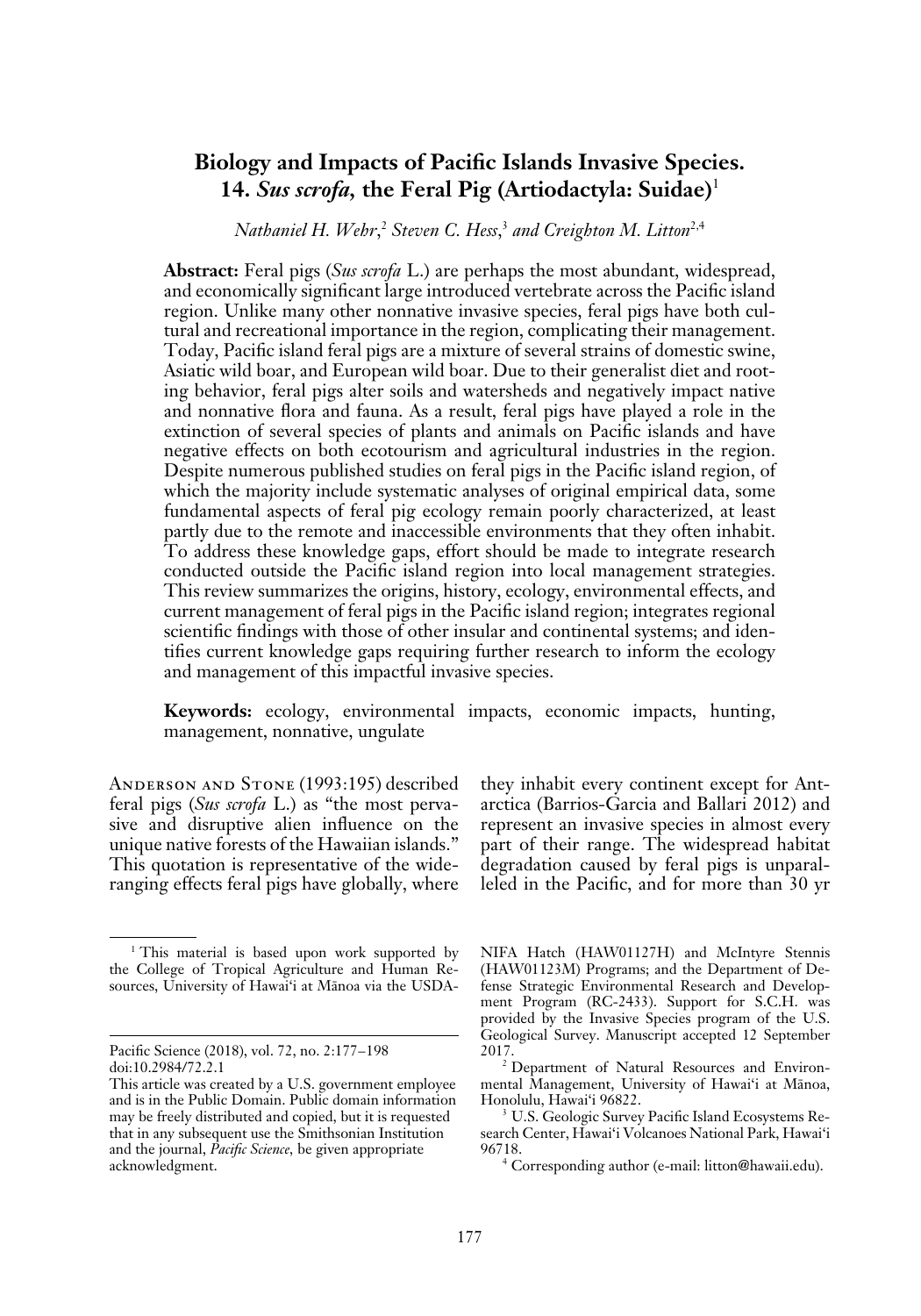management of feral pigs has been limited only by the availability of funding and policies reflecting public sentiment, including advocacy by both hunters and cultural practitioners. Management projects have focused primarily on fencing and removal in conservation areas throughout the region to minimize habitat degradation associated with feral pigs (Tomich 1986).

Feral pigs are unique because undomesticated populations of *S. scrofa* still existed in the wild when domesticated pigs first became feral (Diong 1982). In addition, *S. scrofa* interbreeds with other members of the *Sus* genus, furthering the distinctive nature of this species. Overall, *S. scrofa*'s existence as wild, feral, domestic, and interbred forms has caused a great deal of confusion regarding their taxonomy (Diong 1982, Moutou and Pastoret 2010). Recently, the implementation of genetic tests to differentiate between wild, feral, and domestic lineages has allowed researchers to track historical introductions of individual populations (Aravena et al. 2015, Linderholm et al. 2016), and further implementation of this strategy in the Pacific represents an opportunity to fill important knowledge gaps clarifying feral pig introductions and their taxonomic status.

#### name

## *Sus scrofa* (Linnaeus, 1758)

Common names: feral hog, pig, or swine; Old-World swine; razorback; Eurasian or Russian wild boar or hog.

It is important to clarify that the term "feral pig" is representative of those populations descended from historically domesticated populations. In Europe and Asia, undomesticated lineages of wild boar still exist. However, suides throughout the Pacific should generally be recognized as feral because nearly all pig populations in the Pacific are genetic hybrids of domestic, feral, and, on some islands, wild populations that may never



Figure 1. Lactating feral pig, *Sus scrofa,* on Hawai'i Island. (Photo: U.S. Geological Survey.)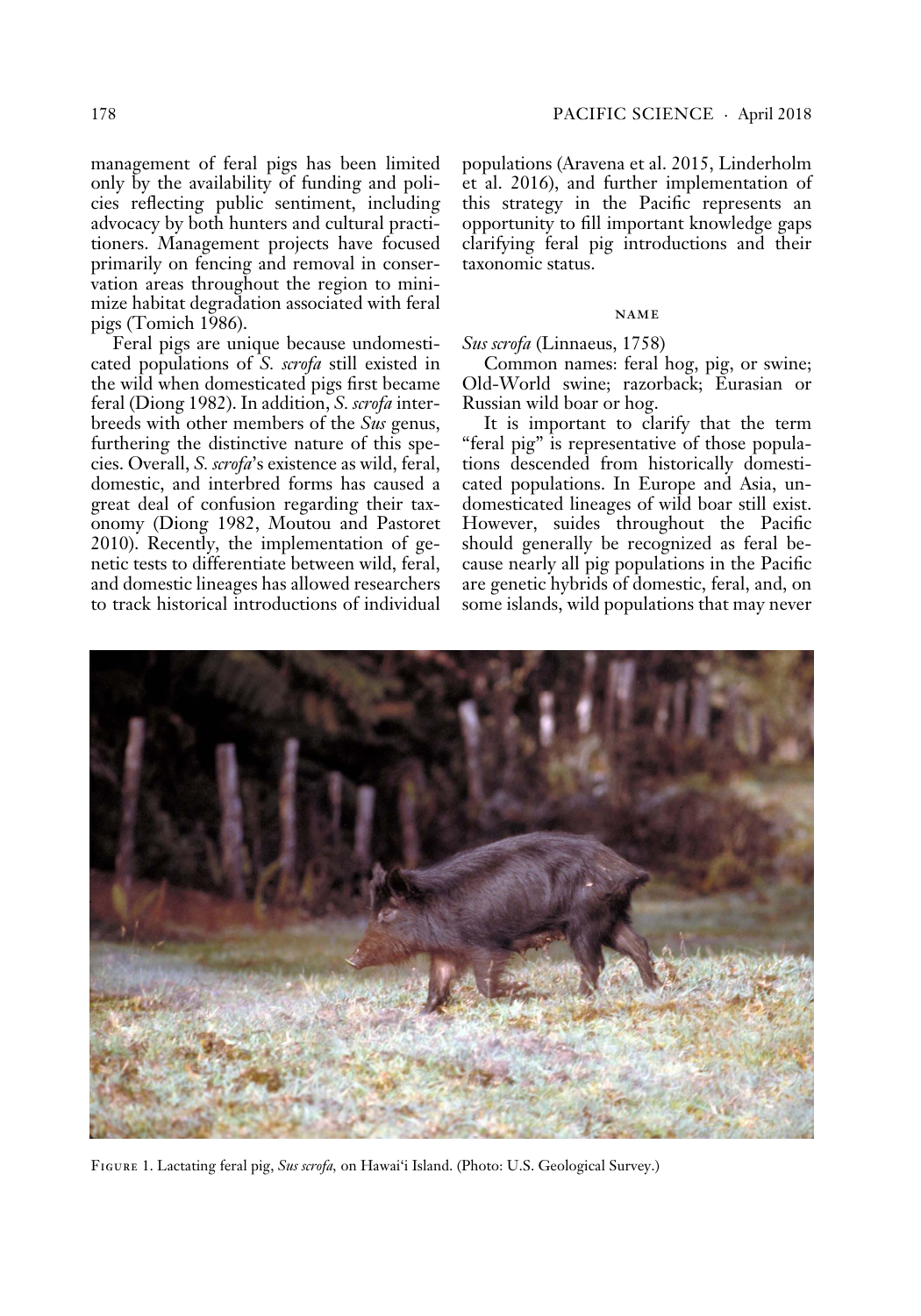have been domesticated (Diong 1982). This distinction often causes confusion due to the interchanging use of common names for feral pigs.

## LIFE HISTORY TRAITS

Feral pigs are considered Old-World swine, but they have been widely distributed in the New World due to domestication (Diong 1982, Graves 1984). As newborns, piglets stand minutes after birth and begin forming dominance relationships with their siblings within hours (Graves 1984). Worldwide, juvenile feral pigs are generally all black, but additional varieties include a wild type with reddish striping. As adults, feral pigs have a sparse but highly coarse coat, which is usually all black (Graves 1984, Long 2003). However, occasional spotting and/or white feet occur in adults. These coloration patterns are indicative of remnant genetic traits from prior domestication (Tomich 1986). Adult feral pigs have upward curving canine teeth, which form tusks in males (Giffin 1978, Graves 1984). On average, feral pigs weigh between 45 and 70 kg in the Pacific island region, but cases have been reported of females reaching weights of 90 kg and males reaching up to 250 kg (Giffin 1978).

Historically, domestic pigs were bred to maximize growth rate and reach maturity quickly (Lega et al. 2016), and female pigs can begin reproducing in their first year (Taylor et al. 1998). Once they become reproductively active, a Texas study showed that feral pigs generally became pregnant every 21 months, with roughly 40% of all females becoming pregnant each year (Taylor et al. 1998). However, it is possible for two litters to be born per year under ideal conditions, as is frequently the case in the Pacific, where feral pigs breed year-round (Diong 1982). A study of feral pigs in Hawai'i showed that 24% of 327 females sampled were pregnant, with a median number of seven embryos per pregnant sow (Hess et al. 2006), and a Costa Rican study showed that 46% of all females sampled were either pregnant or suckling (Sierra 2001). Socially, the reproductive habits of feral pigs include moderate levels of polygyny but almost no polyandry (Hampton et al., A preliminary, 2004). Among feral pigs, older, heavier females became pregnant more often than their younger, smaller counterparts, with those older, larger females producing larger litters (Taylor et al. 1998, Fonseca et al. 2011). Typically, litter sizes consist of five or six piglets and show a slight bias toward being male (Diong 1982, Taylor et al. 1998, Fonseca et al. 2011).

Feral pigs live in matrilineal groups known as "sounders." Sounders are composed of several generations of related females and their dependent offspring (Gabor et al. 1999, Kaminski et al. 2005). These sounders, however, are generally confined to a single family unit and therefore not considered to be herds (Graves 1984). At their maximum size, large sounders may reach 30–50 individuals, with some rare cases of sounders as large as 400 pigs having been observed (Long 2003). However, sounders are frequently smaller, and within larger sounders it is common for subgroups to form (Gabor et al. 1999). Generally, sounders are stable social units, with most female offspring remaining with the sounder after weaning (Boitani et al. 1994, Kaminski et al. 2005). Sounders can have territorially exclusive, nonoverlapping core home ranges (Sparklin et al. 2009). However, feral pigs do not defend their home ranges from other sounders, and individuals within sounders often have nonexclusive, overlapping home ranges (Graves 1984, Sparklin et al. 2009). It is therefore likely that movement between sounders facilitates gene flow (Hampton et al., Molecular, 2004).

Little information is available regarding the size of feral pig home ranges and distance of juvenile dispersal, especially on Pacific islands. A single study conducted in Hawai'i estimated feral pig home ranges using four individuals. The resultant Global Positioning System (GPS) telemetry data produced home ranges between  $0.11$  and  $0.86$  km<sup>2</sup> (Salbosa 2009). In New Zealand, home ranges were shown to be somewhat larger, covering 0.3 to 2.1 km2 (McIlroy 1989). In contrast, a study conducted in Texas calculated average home range for females much larger than those on Pacific islands, ranging between 4.6 to 6.1  $\text{km}^2$  with core ranges of 2.7 to 3.1  $\text{km}^2$ ,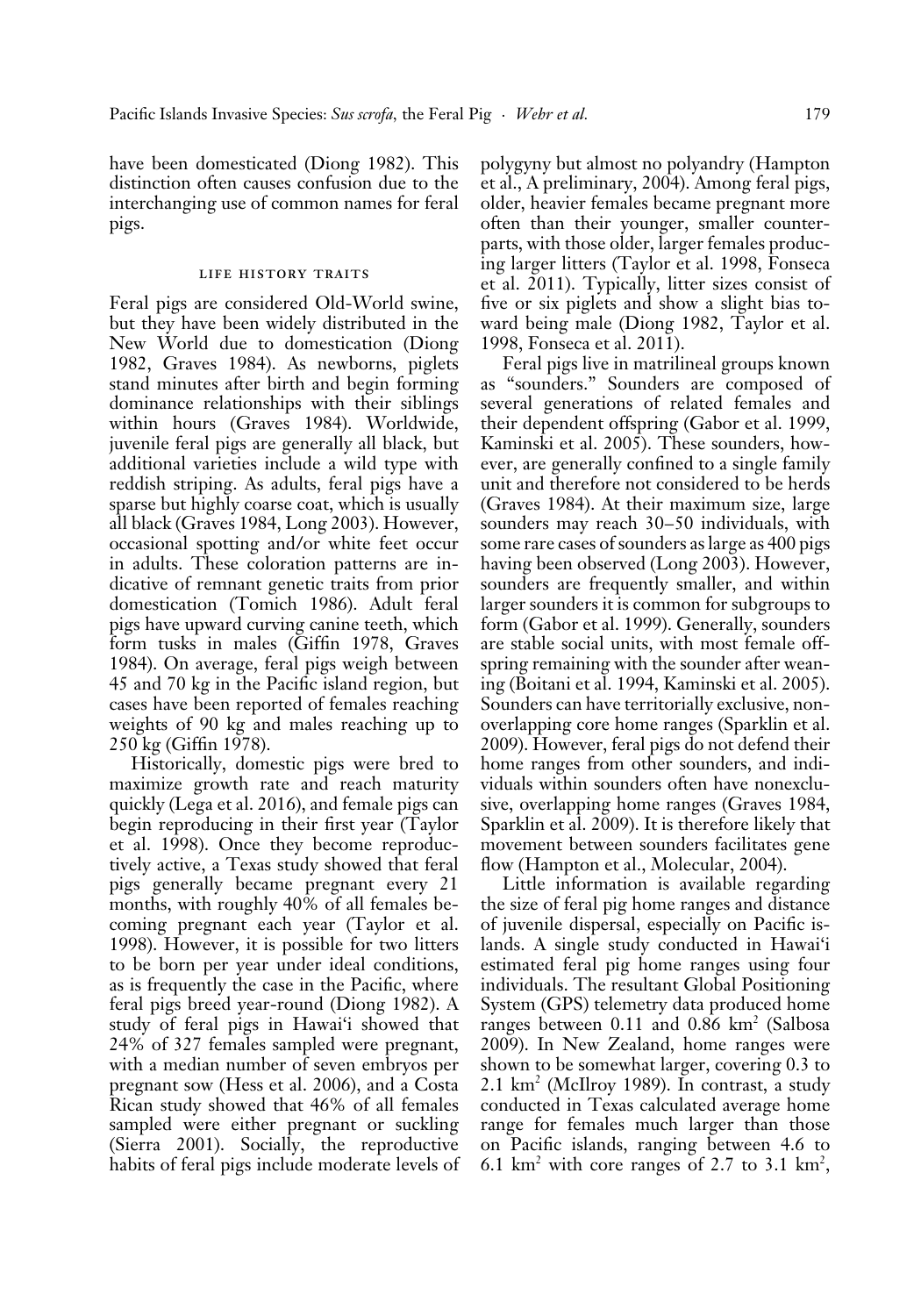with the smaller ranges on Pacific islands likely due to the high concentration of food resources available there (Hampton et al., Molecular, 2004). In terms of juvenile dispersal, a Polish study suggested that, although some movement between sounders occurs, dispersal ranges are generally similar to home ranges, indicating that juveniles remain within their birth sounders (Podgorski et al. 2014).

Population sizes are difficult to estimate, but several techniques have been used including damage transects (Hess et al. 2006, Leopold et al. 2016), predictive modeling (Holland et al. 2009), and feces counts (Ferretti et al. 2016). Random encounter models that do not require specific individual recognition have the potential to more accurately estimate feral pig populations in the Pacific (Rowcliffe et al. 2008). However, those models are not currently used on Pacific islands due to the rugged and heavily vegetated terrain present on many islands. Other techniques being employed include DNA analyses, aerial surveys, mark /recapture, and hunter surveys (Engeman et al. 2013). Despite difficulties in estimating population densities, an Australian study estimated average densities of 12 to 43 pigs per  $km<sup>2</sup>$  in areas without hunting compared to densities of 3 to 8 pigs per  $km^2$  in nearby heavily hunted sites (Mc-Ilroy 1989). In Hawai'i, Scheffler et al. (2012) estimated population densities between 0.6 and 16.3 feral pigs per km<sup>2</sup>. Variation in reported population densities of feral pigs is likely dependent on food availability, with reproductive habits often mirroring mast seeding/fruiting events (Graves 1984, Salinas et al. 2015).

Feral pigs are well-known for two primary behaviors: wallowing and rooting (Figure 2). Feral pigs can create large wallows many meters wide, where the primary use of wallows is to help remove parasites from the hide, heal cuts, and create a protective lathering of mud against pests (Graves 1984, Campbell and Long 2009). Some research has also suggested that wallowing may serve a role in obtaining mates because older, stronger males are seen wallowing more frequently during reproductive periods (Fernandez-Llario 2005). Wallows are destructive, creating bare

patches throughout the landscape. Similarly, feral pig rooting behaviors lead to habitat degradation. Rooting is one of the primary foraging strategies utilized by feral pigs and involves digging or scraping into the top layer of soil to obtain food, particularly earthworms and plant roots (Lincoln 2014). On average, the pits resulting from feral pig rooting are approximately 10 cm deep (Hancock et al. 2015), and in tropical wet forests an individual rooting pig can disturb up to  $200 \text{ m}^2$  of soil each day (Anderson and Stone 1993).

In terms of their diet, feral pigs are opportunistic omnivores relying primarily on their sense of smell to locate forage, and numerous studies have highlighted their wide-ranging diets. For example, a 7 yr study in Texas showed that around 40% of all feral pigs sampled had vertebrates, mostly carrion, in their stomach contents, which the authors attributed to the scarcity of easily obtained protein in the summer and fall (Wilcox and Van Vuren 2009). By comparison, a New Zealand population was shown to obtain up to 27% of its diet from underground invertebrate species alone (Parkes et al. 2015). In Costa Rica, feral pig diets were primarily composed of fruit regardless of the season (Sierra 2001), and Argentinian feral pigs had diets comprising 95% vegetation (Cuevas et al. 2010). A study in Pakistan showed that *S. scrofa* obtained 58% of their diet from garbage (Hafeez et al. 2011), a testament to their omnivorous habits. In Hawai'i, Diong (1982) showed that the three most common food sources by volume for feral pigs were tree ferns (*Cibotium*  spp*.*), strawberry guava fruit (*Psidium cattleianum*), and earthworms. Due to the opportunistic feeding habits of feral pigs, agricultural crops can also represent a large portion of their diet. Examples given include feral pigs that obtained 25% of their diet from sugarcane (Wurster et al. 2012), and a separate study showing that one-third of all feral pigs near sugar beet fields relied on beets for >50% of their diet (Zeman et al. 2016).

## history of introductions

Globally, feral pigs inhabit every continent excluding Antarctica (Long 2003, Barrios-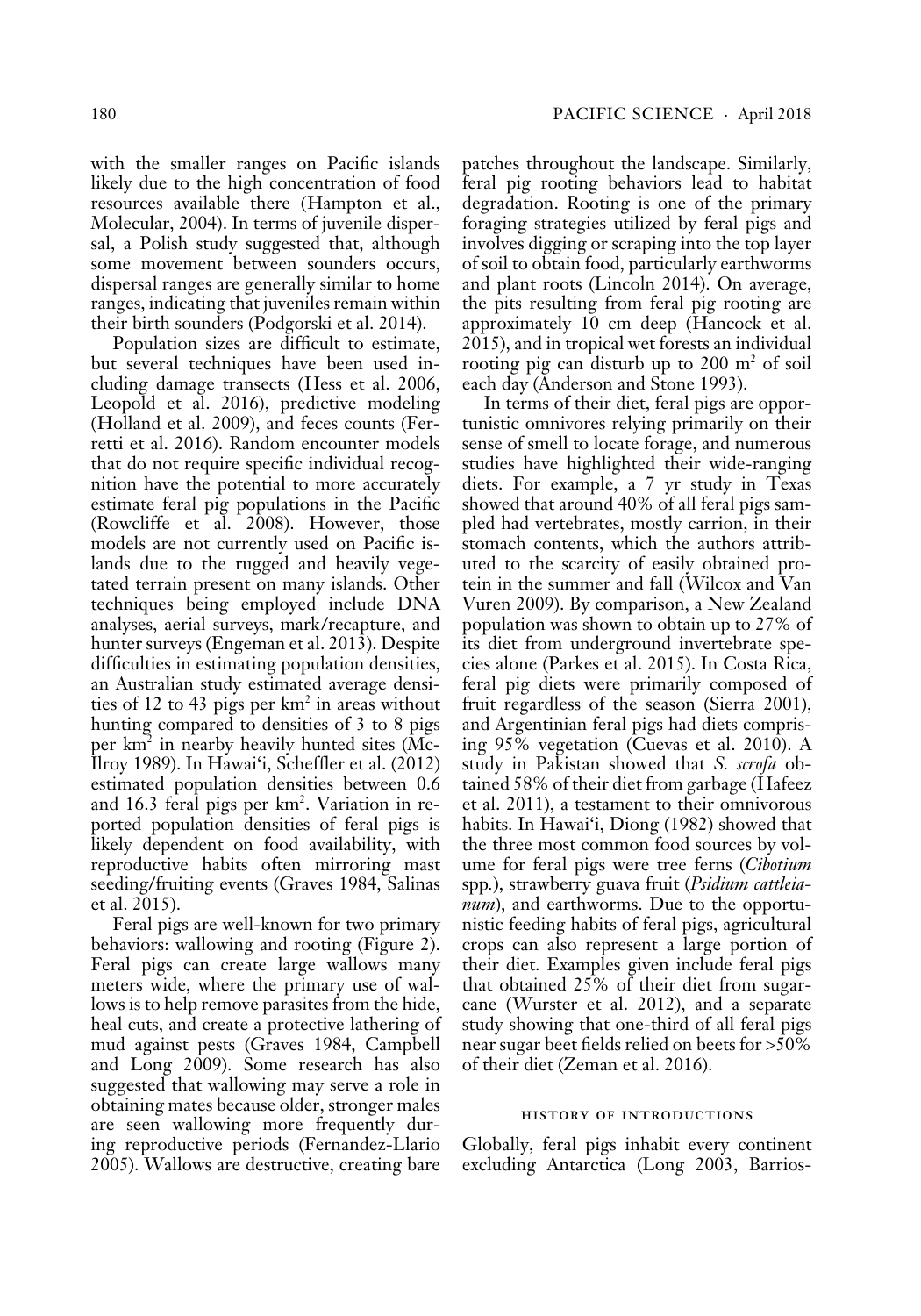

Figure 2. *Top,* a feral pig wallow on the island of Hawai'i; *bottom,* feral pig rooting (*right*) versus forest understory with feral pig exclusion (*left*).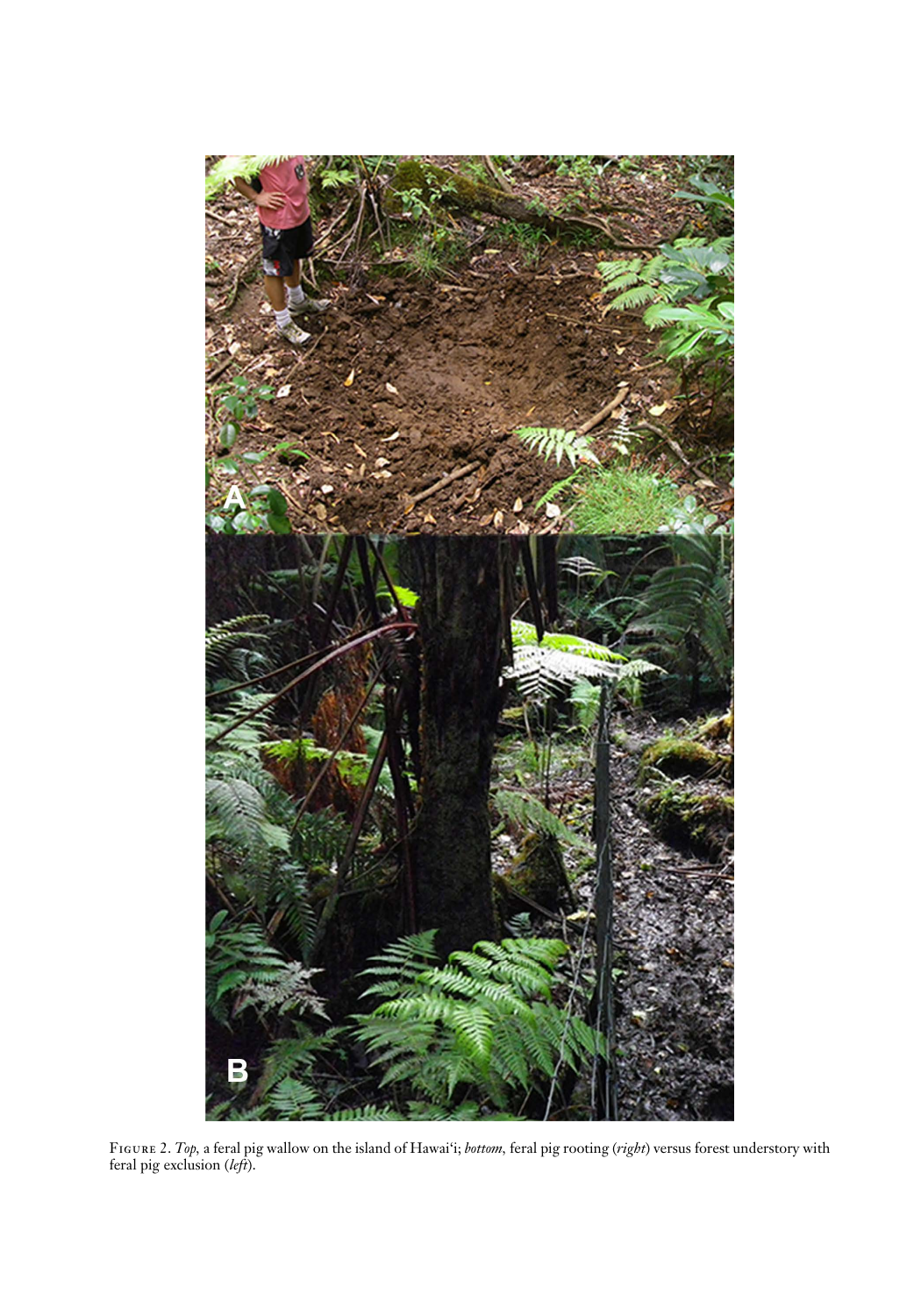Garcia and Ballari 2012). Even within the native range of undomesticated wild boar, numerous releases of feral pigs have led to interbreeding between the two groups. The domestication of *S. scrofa* originally occurred in Europe to utilize wild boar for agricultural husbandry (Moutou and Pastoret 2010). As such, Europe became one of the first places to experience the effects of feral pigs after domesticated *S. scrofa* returned to the wild (Wilson 2004). With European trade expansion, domesticated pigs began to spread across the world and became a prominent food source for expanding human populations. It is important to note that, before the advent of contemporary methods using genetic techniques and mitochondrial DNA, the phylogeography of Suidae was based solely on comparative morphology of skeletal remains compared with modern specimens, cytogenetic determination, and utilization of other less-informative characteristics such as the presence of facial warts. Conclusive phylogenetic work has only recently become available with the use of genetic tests to differentiate between wild, feral, and domestic lineages and track historical introductions of individual populations (Aravena et al. 2015, Linderholm et al. 2016).

The history of feral pigs on Pacific islands originates in Island Southeast Asia with the oceanic voyages of the Neolithic Lapita culture, ancestors of the Polynesians (Larson et al. 2005). All five *Sus* species endemic to Island Southeast Asia (*S. barbutus, S. celebensis, S. philippensis, S. scrofa,* and *S. verrucosus*) originated from the region including the Malay Peninsula, Sumatra, Java, Borneo, and the Philippines. Two separate human-mediated dispersals of domestic pigs from Island Southeast Asia into Oceania have been documented using mitochondrial DNA from ancient and modern pig specimens (Larson et al. 2007). A Pacific clade of *S. scrofa* was dispersed from mainland Southeast Asia to Java, Sumatra, and the islands of Wallacea and Oceania, with a separate dispersal occurring with the translocation of *S. scrofa* from mainland East Asia to western Micronesia, Taiwan, and the Philippines. The first appearance of *S. scrofa* in Wallacea is closely associated with the arrival of the Lapita culture between 5000 and 1500 BC.

Evidence suggests that domesticated *S. scrofa* were not brought to the Hawaiian Islands by Polynesian voyagers until between AD 1000 and 1200 (Dye and Pantaleo 2010, Kirch 2011). This evidence arose from recent radiocarbon dating from an archeological site at Bellows, O'ahu (Dye and Pantaleo 2010), corroborated by data suggesting that Pololü Valley on Hawai'i Island was first settled by Polynesians between AD 1200 and 1300 (Field and Graves 2008). In addition, Burney et al. (2001) documented pig bones from prehistoric habitation near a sinkhole and cave system on Kaua'i dating from AD 1430 to 1665, well before the arrival of Europeans. Pigs did not, however, reach Australia and New Zealand until the age of European exploration through Polynesia in the late 1700s, which brought European *S. scrofa* to numerous islands throughout the Pacific (Clarke and Dzieciolowski 1991, Gongora et al. 2004).

Both skeletal remains of pigs and early historic observers indicate pua'a (the Polynesian lineage of *S. scrofa*) were smaller than contemporary feral pigs in Hawai'i, weighing only 27 to 45 kg (Ziegler 2002). It was historically related that, not long before European contact, well over a thousand animals would be consumed at the consecration of important heiau (temples). Following European contact, Captain James Cook's voyage was provisioned with  $~600$  pigs during a 4-month stay in Hawai'i in 1778–1779. Later, Captain Cook noted that, when trading for pigs, "We could seldom get any above fifty or sixty pounds weight" (Diong 1982:53). In 1823, Missionary William Ellis observed that natives possessed "a small species of hogs, with long heads and small erect ears" (Ellis 1827:33), which further confirms a Polynesian origin of pigs in Hawai'i. This information regarding the historic ranges of feral pigs provides reason to believe that pua'a brought by the original Hawaiian settlers differed substantially from the feral pigs found in Hawai'i today.

Originally, pua'a had close relationships with humans and are believed to have stayed close to the kauhale (family compound) where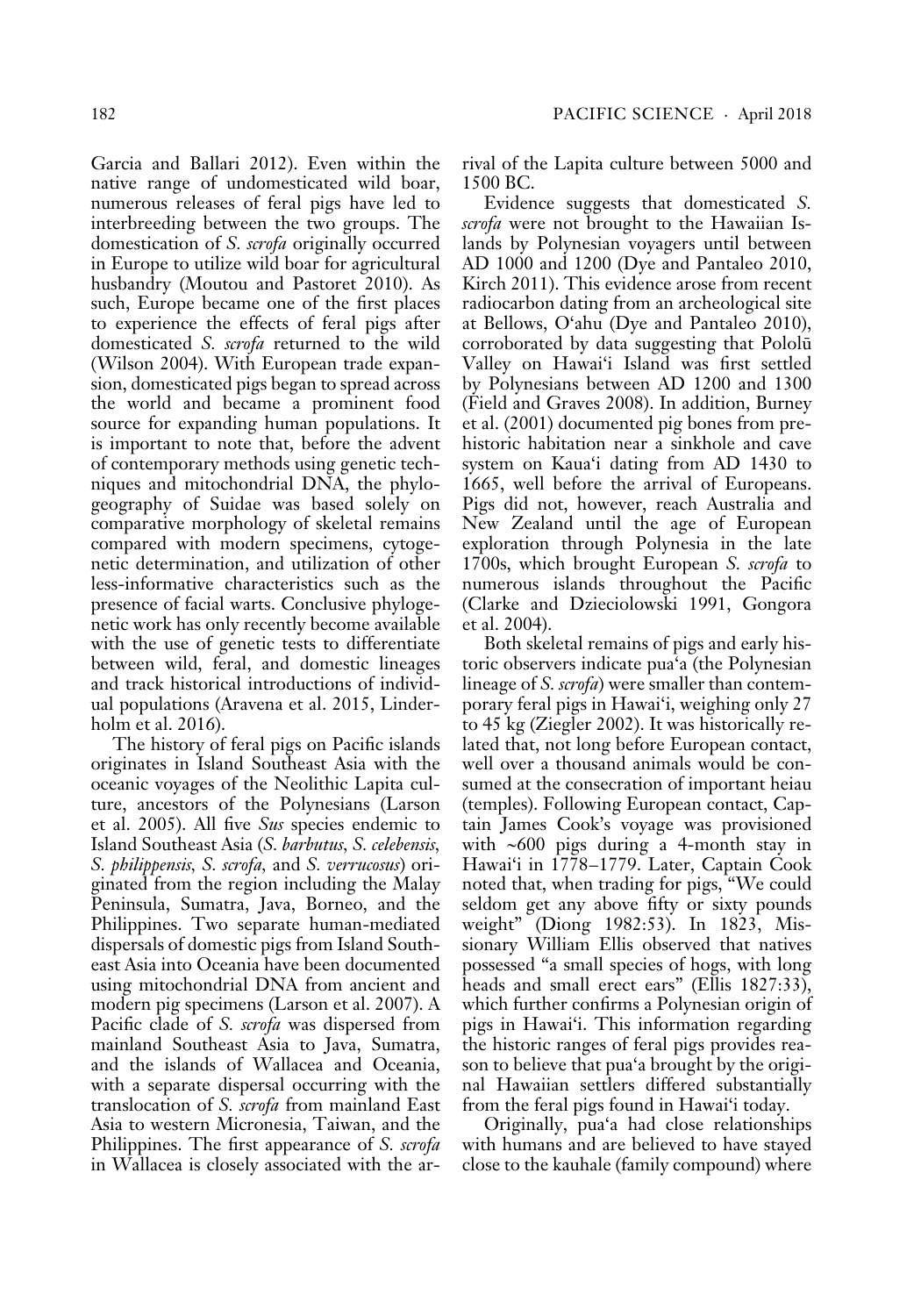taro and sweet potato agriculture was well developed (Maly et al. 1998). Before European contact, Polynesian man-pig interactions were essentially loose, with Ellis (1827:71) stating that pigs were "never confined in sites, but range about in search of food." Similarly, Cook observed pigs as abundant, forming an important part of the natives' culture, and further noting, "The pigs, herded with dogs, acted as scavengers and were left unattended to roam freely and without restraint" (Diong 1982:70). This traditional and historic evidence indicates that pua'a remained largely domesticated, living on the periphery of kauhale and extending no farther than nearby lowland forests (Ziegler 2002). They relied largely on the food and shelter provided by the kauhale because, in pre-contact times, native Hawaiian forests were devoid of large nonnative fruits such as mangos (*Mangifera indica*) and strawberry guava (*Psidium cattleianum*), as well as major sources of protein that would eventually support the large populations of feral pigs today (e.g., nonnative earthworms). Without such fodder, early roaming populations would have been chiefly dependent on people for food and survival. Therefore, it is highly likely that small populations of loosely controlled and free-roaming animals existed historically (Ziegler 2002).

Domesticated pua'a carried strong cultural value in traditional Polynesian cultures. Aside from being an important possession and food source, oral tradition describes the adventures of Kamapua'a (the pig god) in Hawai'i, a powerful demigod who ranged over the Islands and into the sea (Charlot 1987). Even the name of the traditional land management system in Hawai'i (ahupua'a) refers directly to the pua'a, highlighting their importance amongst the resources collected and given as offerings during annual makahiki (festivals). However, pua'a were not hunted as game by ancient Polynesians. Instead, the Polynesians' interaction with pua'a was one of nearcomplete domestication (Ziegler 2002). Despite references to hunting rats with bow and arrows, no historic or traditional knowledge sources describe ancient Hawaiians hunting pigs for food or recreation. Even in the legend of Kamapua'a, where the demigod is pursued

by man, he is sought so that he might be punished for his mischievous actions, not for sport or sustenance (Charlot 1987).

Today, a cultural shift has taken place where recreational hunters strongly support the presence of feral pigs in the Hawaiian Islands for sport and sustenance, and conservation biologists consider their removal as a prerequisite step for protecting native vegetation. There are segments of current-day society who argue that pigs and other ungulates serve a historically and culturally important role and, as such, should be allowed to roam freely (Ikagawa 2013), often citing unverifiable information to support this viewpoint. Our goal is not to debase the cultural and recreational importance of feral pigs in the Pacific island region, but rather to summarize existing information regarding their impacts. First, conservation and restoration projects on Pacific islands promoting native vegetation are severely hampered by the presence of ungulates (Reeser and Harry 2005, Cole and Litton 2014, Hess 2016). Second, the pigs inhabiting the islands alongside original Polynesian settlers were smaller and more easily controlled, serving as localized food sources that were not explicitly hunted (Ellis 1827). Finally, the influx of invasive plants, as well as interbreeding with larger European pigs following the arrival of Captain Cook, has led to an expansion of negative impacts generated by feral pigs on Pacific islands.

Inevitably, debate over these viewpoints arises at least in part regarding the genetic purity of feral pigs as entirely European *S. scrofa*. Evidence suggests that Pacific island feral pigs are derived from multiple lineages, and the number of chromosomes in crossbred pigs ranges from 36 to 38, depending on the combination of Asiatic, European, domestic, and hybridized backgrounds of individuals (Giffin 1978, Diong 1982). It is therefore important to clarify that feral pigs on Pacific islands should be recognized as feral *S. scrofa*. Recently, Linderholm et al. (2016) showed that  $\sim$ 70% of the genetic makeup of feral pigs tested in Hawai'i came from *S. scrofa* of Polynesian ancestry. The hunting community used this information to argue that feral pigs should not be removed from Hawaiian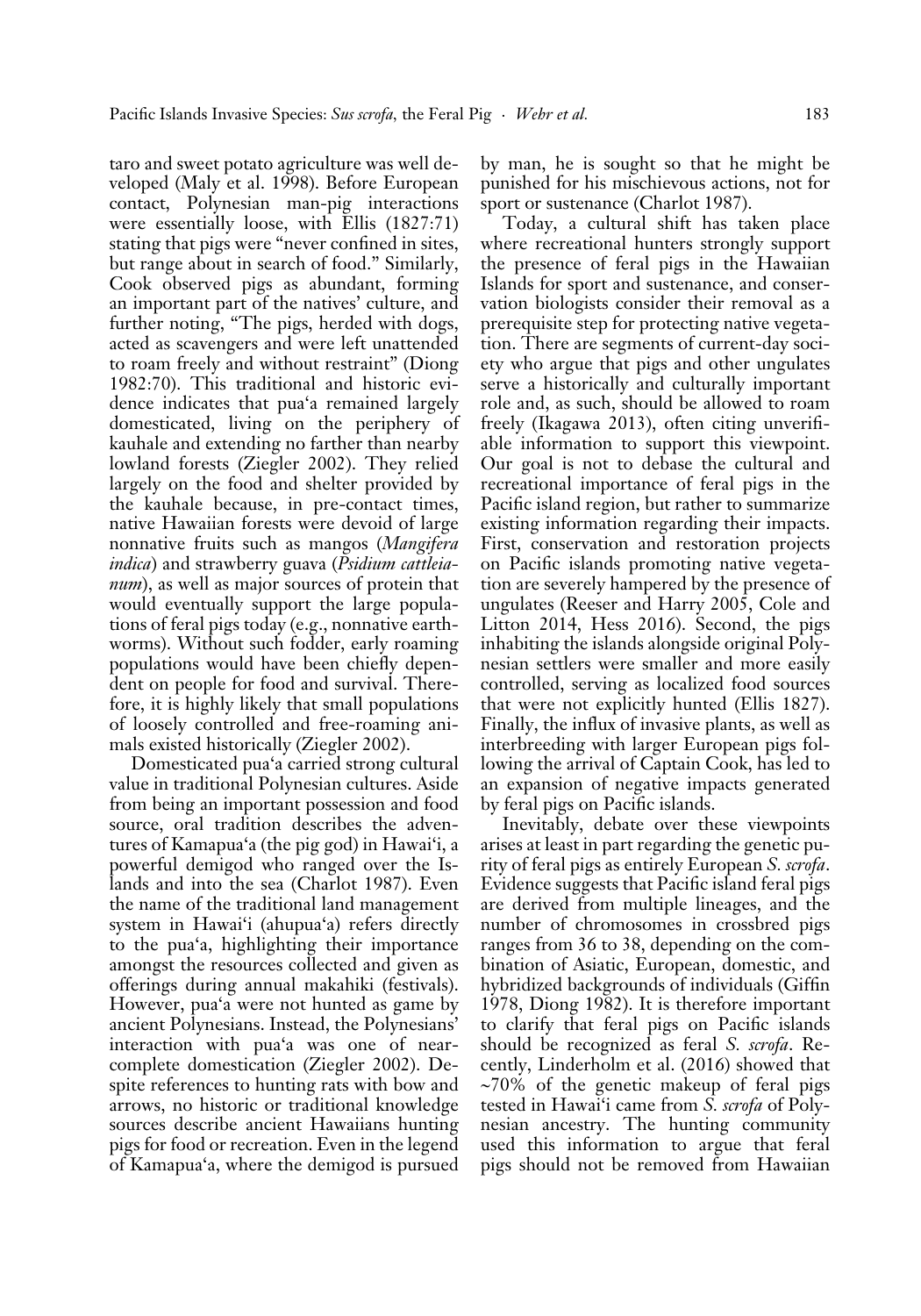islands. However, that study drew inference from the investigation of only one allele among a relatively small sample of *S. scrofa*  (57 pigs sampled across four islands). We therefore conclude that more comprehensive genetic work needs to be conducted to be able to draw conclusions regarding feral pig genetics in the Pacific region.

#### geographic distributions

In the Pacific, feral pigs inhabit nearly every island throughout the region (Table 1). Only the Cocos Islands (Woodroffe and Berry 1994), Easter Island (Allen et al. 2001, Giovas 2006), Pitcairn Island (Giovas 2006), and Wake Island (Griffiths et al. 2014) were recorded as being devoid of feral pigs. However, it is important to note that these four islands likely had pigs introduced at some point, but due to a general lack of resources and distance from other land masses, feral pigs likely never established there (Allen et al. 2001). Further, we assume that feral pigs are not present on Cocos and Wake Islands because they were not listed among other mammals described in literature from those respective locations (Woodroffe and Berry 1994, Griffiths et al. 2014).

Globally, feral pigs are one of the most widespread invasive species on the planet. This diaspora is primarily due to their generalist diet and ability to live in variable climates (Campbell and Long 2009), as well as their historic utility to humans. Generally, feral pigs show an inability to withstand harsh winters experienced in polar climates or hot summers of desert regions. However, a poleward shift in continental populations is occurring, likely due to current climate change, and microclimate exceptions do exist (McClure et al. 2015).

#### degradation of natural environments

Feral pigs are well-known for their role as ecosystem engineers, and they generate impacts at multiple trophic levels across both localized and landscape spatial scales (Barrios-Garcia and Ballari 2012, Hess 2016). Although few studies have accurately deter-

| Pacific Islands   | Present        | Absent | <b>Notes</b>                     |
|-------------------|----------------|--------|----------------------------------|
| American Samoa    | $X^a$          |        |                                  |
| Australia         | $X^{a,b}$      |        |                                  |
| Bonin Islands     | $X^c$          |        |                                  |
| Cocos Islands     |                | $X^d$  |                                  |
| Easter Island     |                | $X^e$  |                                  |
| Fiji              | $X^{a,b}$      |        |                                  |
| French Polynesia  | $X^{a,b}$      |        |                                  |
| Galápagos Islands | $X^{a,b}$      |        |                                  |
| Guam              | $X^{a,b}$      |        |                                  |
| Hawaiian Islands  | $X^{a,b}$      |        |                                  |
| Indonesia         | $X^{a,b}$      |        |                                  |
| Japan             | $X^{a,b}$      |        |                                  |
| Juan Fernández    | $X^{a,b}$      |        |                                  |
| Kiribati          | $X^a$          |        |                                  |
| Marshall Islands  | $X^a$          |        |                                  |
| Micronesia        | $X^a$          |        |                                  |
| Nauru             | $X^a$          |        |                                  |
| New Caledonia     | $X^{a,b}$      |        |                                  |
| New Zealand       | $X^{a,b}$      |        |                                  |
| Niue              | $X^a$          |        |                                  |
| Norfolk Island    | $\mathrm{X}^b$ |        |                                  |
| Northern Mariana  | $X^{a,b}$      |        |                                  |
| Islands           |                |        |                                  |
| Palau             | $X^{a,b}$      |        |                                  |
| Papua New Guinea  | $X^{a,b}$      |        |                                  |
| Philippines       | $X^f$          |        |                                  |
| Pitcairn Island   |                | $X^e$  |                                  |
| Solomon Islands   | $X^{a,b}$      |        |                                  |
| Taiwan            | $X^a$          |        |                                  |
| Tokelau Islands   | $X^b$          |        | Loosely<br>domestic <sup>b</sup> |
| Tonga             | $X^{a,b}$      |        |                                  |
| Tuvalu            | $X^g$          |        | Loosely                          |
|                   |                |        | domestic <sup>g</sup>            |
| Vanuatu           | $\mathrm{X}^b$ |        |                                  |
| Wake Island       |                | $X^b$  |                                  |
| Wallis and Futuna | $X^a$          |        |                                  |
|                   |                |        |                                  |

*a* Barrios-Garcia and Ballari (2012).

*b* Long (2003).

*c* Kawakami and Okochi (2010).

*d* Woodroffe and Berry (1994), New World Encyclopedia Contributors (2017).

*e* Allen et al. (2001), Giovas (2006).

*f* Oliver (2014).

*g* McKinnon (2009).

*h* Griffiths et al. (2014).

mined pig abundance beyond presence or absence, their impacts have been demonstrated throughout the Pacific, largely via comparisons of habitats inside and outside fenced feral pig removal units (Cole et al. 2012, Cole and Litton 2014).

TABLE 1

Presence of Feral Pigs on Select Pacific Islands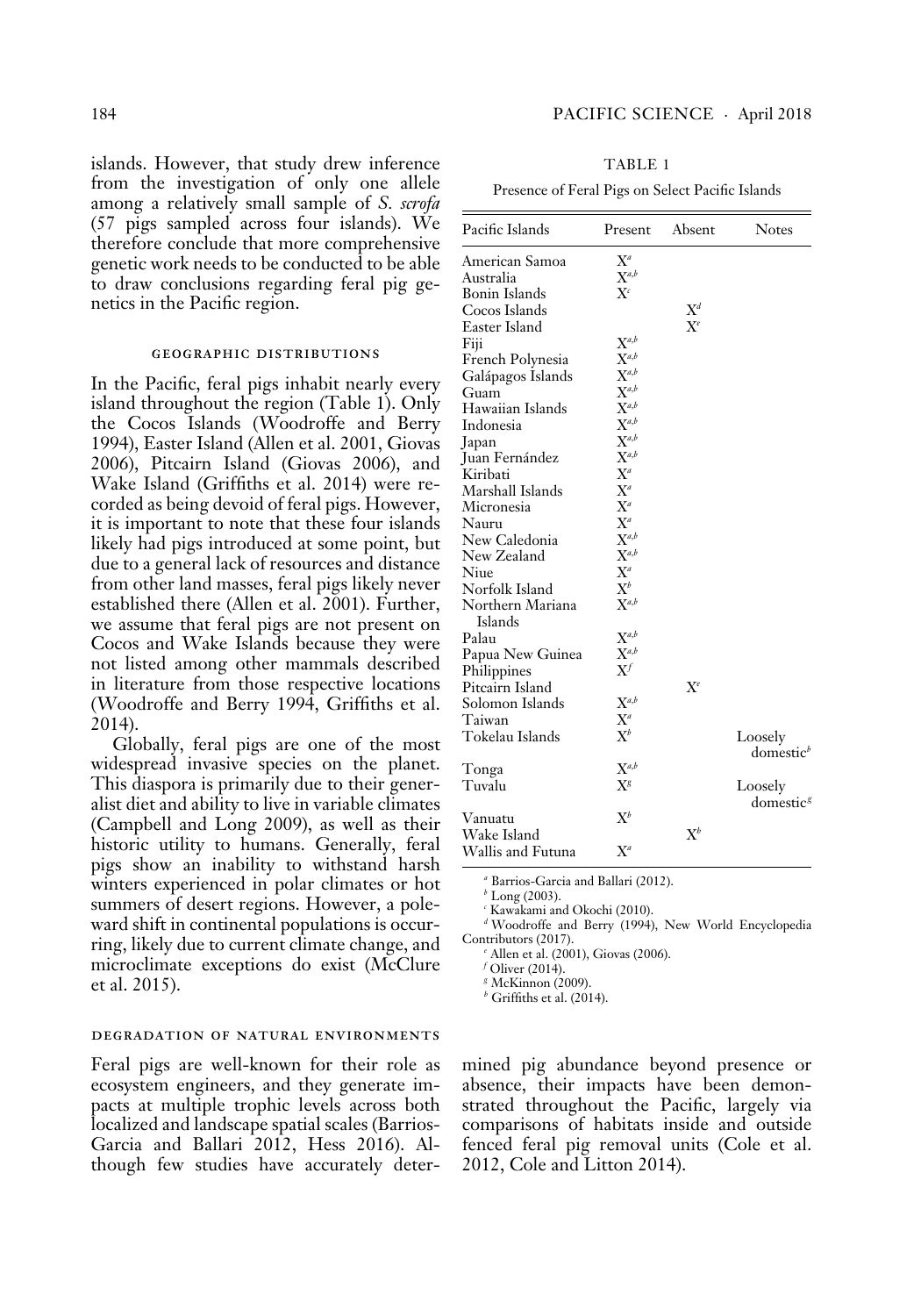# *Impacts on Fauna*

It is possible to extrapolate impacts from the degradation of natural environments and ecosystem-level impacts, but there are few studies in the Pacific examining the direct effects of feral pigs on other fauna. However, one noteworthy direct effect is egg predation and the destruction of important nesting sites used by Pacific island ground-nesting avifauna (Challies 1975). In addition, one indirect effect widely reported in Hawai'i is the spread of avian malaria with feral pig activity. Specifically, wallowing and rooting behaviors create pools of standing water that provide habitat for nonnative mosquitoes carrying avian malaria, and a lack of resistance to avian malaria in native Hawaiian forest birds has resulted in remarkable population reductions and even extinctions of numerous endemic avifauna (Atkinson and LaPointe 2009). Climate change, particularly rising temperatures that allow mosquitoes to expand habitat into higher-elevation, mosquito-free zones, poses an immediate extinction threat for remaining forest bird populations in Hawai'i, especially on lower-elevation islands (Paxton et al. 2016).

Beyond avifauna, feral pigs affect many other animals. For example, compaction of soils has been shown to negatively impact arthropod communities ( Vtorov 1993), but feral pigs have also been shown to aid in dispersing aquatic invertebrates ( Vanschoenwinkel et al. 2008). Additional negative effects include the destruction of turtle habitats in Australia stemming from trampling in mudflats surrounding marshes (Doupé et al. 2009); outcompeting of native peccaries in Texas (Galetti et al. 2015) and Brazil (Keuroghlian et al. 2009); and outcompeting of fox populations in California (Melstrom 2014). Other direct impacts on fauna and indirect effects on freshwater and marine communities due to soil erosion and sedimentation are likely, but largely unknown.

## *Impacts on Flora*

The remote location of many Pacific islands prevented most terrestrial mammals from

colonizing those habitats historically. Now, due to anthropogenic transport, these island ecosystems face an inundation of nonnative mammals such as feral pigs (Hess 2016), which are typically highly destructive to native vegetation (Aplet et al. 1991). Before the introduction of mammals to Hawai'i, for example, terrestrial herbivores comprised snails, insects, and flightless birds, with only two species of bats representing native terrestrial mammals (Ziegler 2002). Defense against herbivory arose in at least 10 native Hawaiian plant species (Olson and James 1982, Givnish et al. 1994). However, due to the absence of terrestrial mammalian herbivores, especially ungulates, many Hawaiian plant species lost evolved defenses to mammalian herbivory, such as woody thorns, stinging nettles, and alkaloids (Carlquist 1970, Bowen and Van Vuren 1997). As such, direct herbivory can cause dramatic damage to Pacific island plant communities. Feral pigs are known to consume the roots, buds, flowers, and fruits of plants (Diong 1982, Ralph and Maxwell 1984, Tomich 1986, Katahira et al. 1993, Pratt et al. 1999, Cole and Litton 2014), and up to 95% of feral pigs' diets seasonally can come directly from vegetation (Diong 1982, Cuevas et al. 2010). Feral pigs are also well-established seed predators, limiting the recruitment of some plant species, particularly in continental mast-seeding environments (Lott et al. 1995, Sweitzer and Van Vuren 2008, Sanguinetti and Kitzberger 2010). In turn, feral pigs readily disburse many nonnative seeds, particularly those found in fleshy fruits (Diong 1982).

Feral pigs damage plants via rooting, in addition to direct herbivory. Rooting behaviors cause extensive damage to both seedlings and adult plants (Diong 1982, Campbell and Long 2009, Cole et al. 2012, Cole and Litton 2014, Murphy et al. 2014). The impact of feral pigs on seedlings is exemplified by an experiment analyzing the role of small-scale physical disturbance in seedling mortality in a Hawaiian rain forest. After 1 yr, the percentage of seedlings damaged was significantly greater among terrestrial seedlings versus epiphytic seedlings in the presence of feral pigs, and significantly more terrestrial seedlings were damaged with feral pigs present (Drake and Pratt 2001).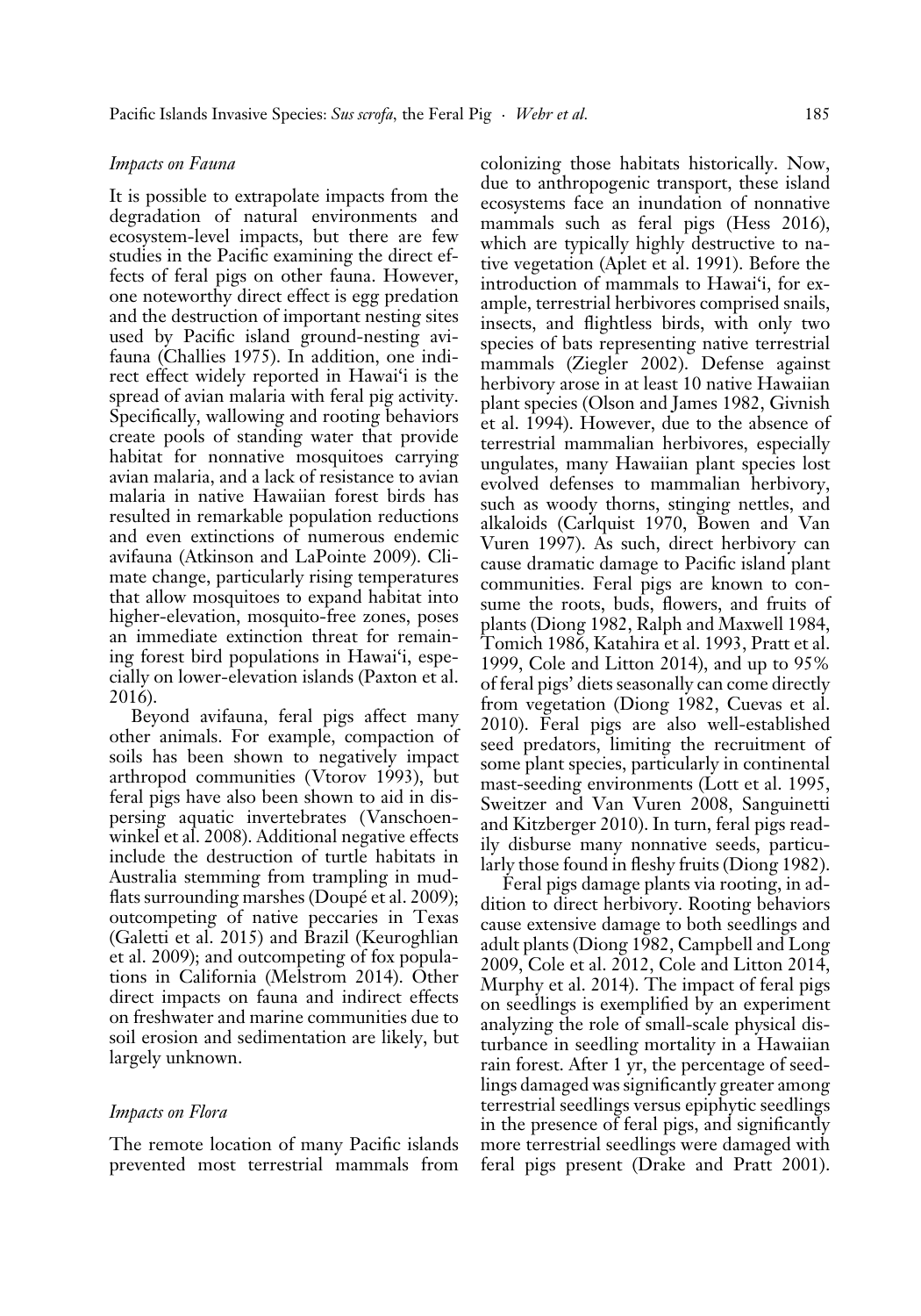Direct damage to plants can also result from nest building (Ickes et al. 2005), trampling, wallowing, and rubbing on trees and other woody plants to remove skin parasites (Murphy et al. 2014).

One of the most notable effects of feral pig damage to native plant communities is the potential for native plants to be replaced by nonnative, invasive plants. An examination of the association between feral pig disturbance and the composition of nonnative plant assemblages in Hawai'i Volcanoes National Park suggested a strong relationship between feral pig activity and nonnative plant presence (Aplet et al. 1991). For example, many mesic and wet forests in Hawai'i are being inundated by the highly invasive strawberry guava, which is thought to have expanded dramatically due to feral pig activity (Diong 1982, Aplet et al. 1991). Feral pigs eat strawberry guava fruits and then release the seeds via their feces, providing excellent conditions for further recruitment and dispersal (Diong 1982, Huenneke and Vitousek 1990). Other invasive plants known to be spread by feral pigs in the Pacific region include banana poka (*Passiflora tarminiana*) (Beavon and Kelly 2015), mesquite (*Prosopis pallida*) (Lynes and Campbell 2000), and the freshwater pond apple (*Annona glabra*) (Setter et al. 2002), all of which show high levels of germination or recruitment following feral pig–mediated dispersal. The replacement of native plants with invasive plants due to feral pig activity results in a positive feedback loop generating progressively more opportunities for invasive plants to establish, which may, in turn, alter wildfire regimes (Trauernicht et al. 2015).

Following the removal of feral pigs via exclusion fencing, plant species recover quickly where they still exist at the time of removal (Spear and Chown 2009). Using a chronosequence of feral pig removal, Cole and Litton (2014) found that common understory native vegetation recovered within 6.5 yr of feral pig removal from Hawaiian tropical montane wet forests. Similarly, Weller et al. (2011) showed improvement among at least some native plants following ungulate removal from Hawaiian mesic forests, and Busby et al. (2010) showed improved native seedling survival inside ungulate exclosures in Hawaiian wet forests. Another study in wet-forest habitat in Hawai'i Volcanoes National Park documented that feral pig removal increased native understory cover by 48% in 7 yr, with most recovery occurring in the first 2 yr following feral pig removal (Loh and Tunison 1999). A reexamination of these plots 16 yr after feral pig removal documented extended recovery of commonly occurring native understory woody plants (Cole et al. 2012). Importantly, these studies documented that nonnative plants also benefited from feral pig removal, with as much as a 190% increase in nonnative understory vegetation cover following removal (Loh and Tunison 1999, Cole et al. 2012). The important takeaway from these studies is that once feral pigs are removed, all plants that are present seem to benefit as a result of release from top-down control, regardless of whether the plants are native.

## *Impacts on Soils*

Broadly speaking, the effects of feral pigs on the physical, chemical, and biological properties of soils are much less well understood than their aboveground impacts (Spear and Chown 2009, Long et al. 2017). Feral pigs primarily impact soils through trampling, wallowing, and rooting, as well as the deposition of feces and urine and aboveground impacts on plant communities. The presence of feral pigs can alter soil structure via reduced aggregate stability and increased compaction (Beever et al. 2006, Long et al. 2017), which can in turn affect arthropod communities ( Vtorov 1993). Further, the degradation of understory plant communities can lead to long-term impacts on soils given the close linkages between above- and belowground biota (Wardle et al. 2004). Wallowing, much like trampling, leads to increased soil bulk density (Bueno et al. 2013) and can also affect soil structure by creating depressions that allow water to pool.

Feral pigs have been shown to alter soils differently in various habitats. For example, in Tennessee's deciduous forests, soil bulk den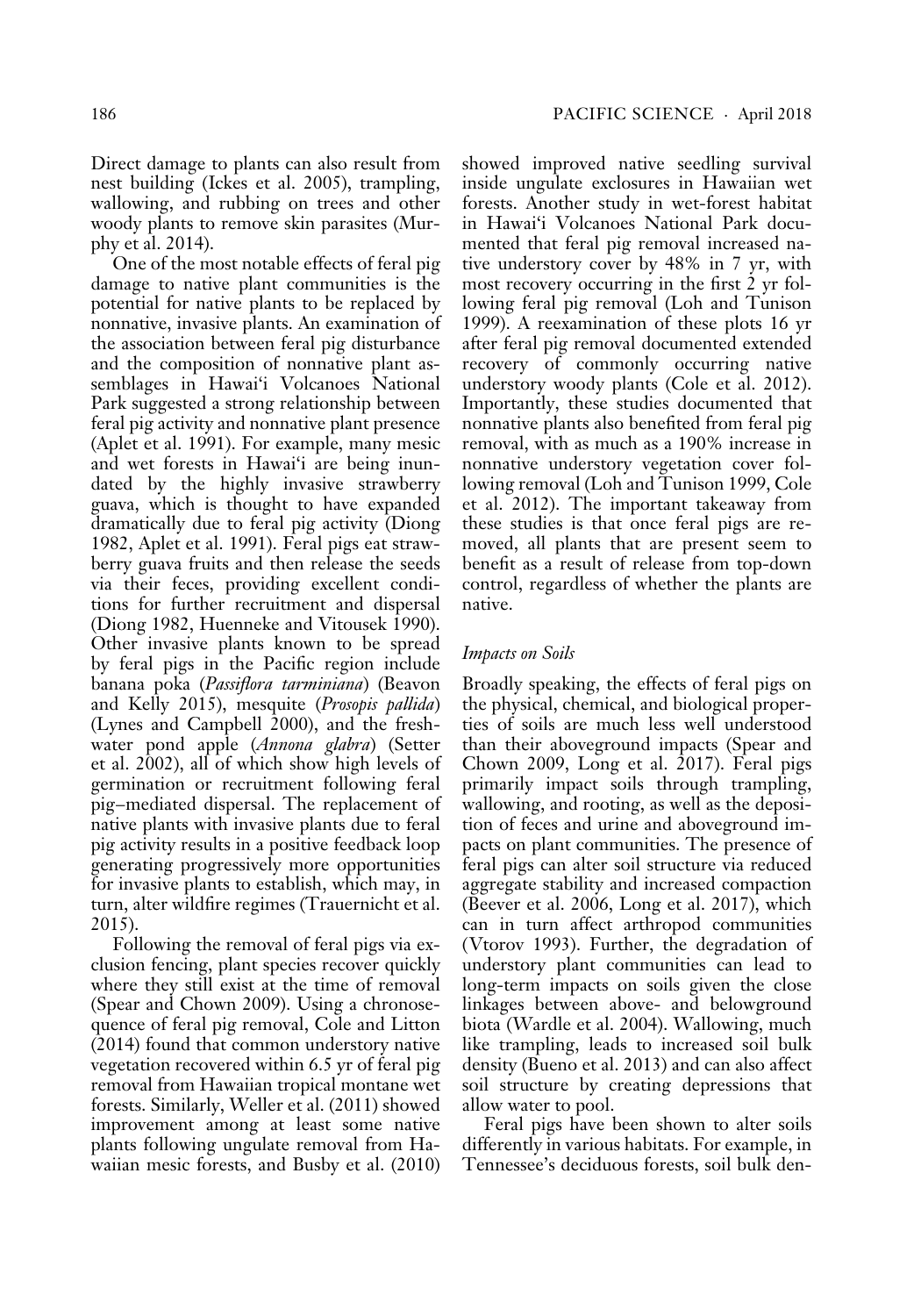sity was decreased by feral pigs (Singer et al. 1984), but soil bulk density increased with feral pig presence in Spanish alpine habitats (Bueno et al. 2013). Removal of feral pigs from Hawaiian wet forests resulted in decreased soil bulk density within 6.5 yr (Long et al. 2017). Physical alteration of soil organic matter via fragmentation during feral pig foraging was also recorded in some (Hobbs 1996, Siemann et al. 2009, Wirthner et al. 2012), but not all cases (Bruinderink and Hazebroek 1996). Feral pigs variably impact soil nutrient cycling and availability as well, with several studies documenting increased soil nitrogen with feral pig activity (Siemann et al. 2009, Wirthner et al. 2012, Bueno et al. 2013), but others have observed increased cycling and availability of soil nitrogen with feral pig removal (Long et al. 2017). Variability in the impacts of feral pigs on soil properties may result from methodological differences across disparate studies (Davidson and Hewitt 2014, Long et al. 2017).

Rooting is a common foraging activity used by feral pigs to support specific dietary needs. As a result, during foraging activities individual feral pigs can generate pits roughly 10 cm deep over up to  $200 \text{ m}^2$  of soil daily (Anderson and Stone 1993, Hancock et al. 2015). Feral pigs prefer sandy soils for rooting over those composed of clay or rock because of the ease of access (Elledge et al. 2013). Further, it has been documented that feral pigs exhibit a strong propensity to root in places where the soil has been previously disturbed (Elledge et al. 2013, Hancock et al. 2015, Krull et al. 2016). The return of feral pigs to previously disturbed sites is important because it indicates a positive feedback loop leading to continued soil degradation. A potential facilitative relationship between feral pigs and earthworms may explain why feral pigs preferentially return to sites with disturbed soils. Supporting this concept, studies in Hawai'i and Australia correlated worm abundance and feral pig activity (Taylor et al. 2011, Lincoln 2014), and in Spain rooting disturbance was shown to directly increase the abundance and diversity of earthworm species (Bueno and Jimenez 2014). However, a Slovenian study suggested the increased

presence of earthworms did not lead to increased damage by feral pigs due to their highly opportunistic foraging strategy (Laznik and Trdan 2014). It is important to further understand the ecological implications of potential interactions between feral pigs and earthworms, particularly in the Pacific region, where earthworms are largely nonnative.

Associated with soil disturbance, feral pigs are known to generate numerous negative effects on watersheds. These effects include increased soil erosion and runoff, thereby decreasing water quality at multiple scales (Browning et al. 2008, Cuevas et al. 2010, Doupé et al. 2010, Strauch et al. 2016). For example, feral pig–associated runoff results in elevated nitrogen levels (Cuevas et al. 2010, Strauch et al. 2016) and increased acidity in nearby water, which can occur over extended periods of time (Doupé et al. 2009). In addition, increased downstream sedimentation rates have been traced to feral pig activity (Dunkell et al., Runoff, 2011), as has alteration of wetland plant communities (Arrington et al. 1999, Setter et al. 2002). Feral pig activity has also been associated with the presence of fecal matter in watersheds (Strauch et al. 2016), increased levels of enterococci (Browning et al. 2008; Dunkell et al., Effects, 2011; Bovino-Agostini et al. 2012), and the presence of leptospira (Browning et al. 2008).

## economic importance

Due to the longstanding importance of feral pigs as a cultural icon in the Pacific, putting a direct price on their value is difficult. Culturally, feral pigs serve an important role in the folklore and traditions of contemporary native peoples (Charlot 1987). Further, the species today is important to hunters throughout the Pacific, who view it as a primary target for recreation and sustenance. Based on current harvest numbers for Hawai'i, however, access to feral pigs for cultural and recreational purposes could be accomplished with much smaller areas containing free-ranging feral pigs than currently exist (Hess and Jacobi 2014). When considering land designation, the needs of cultural and recreational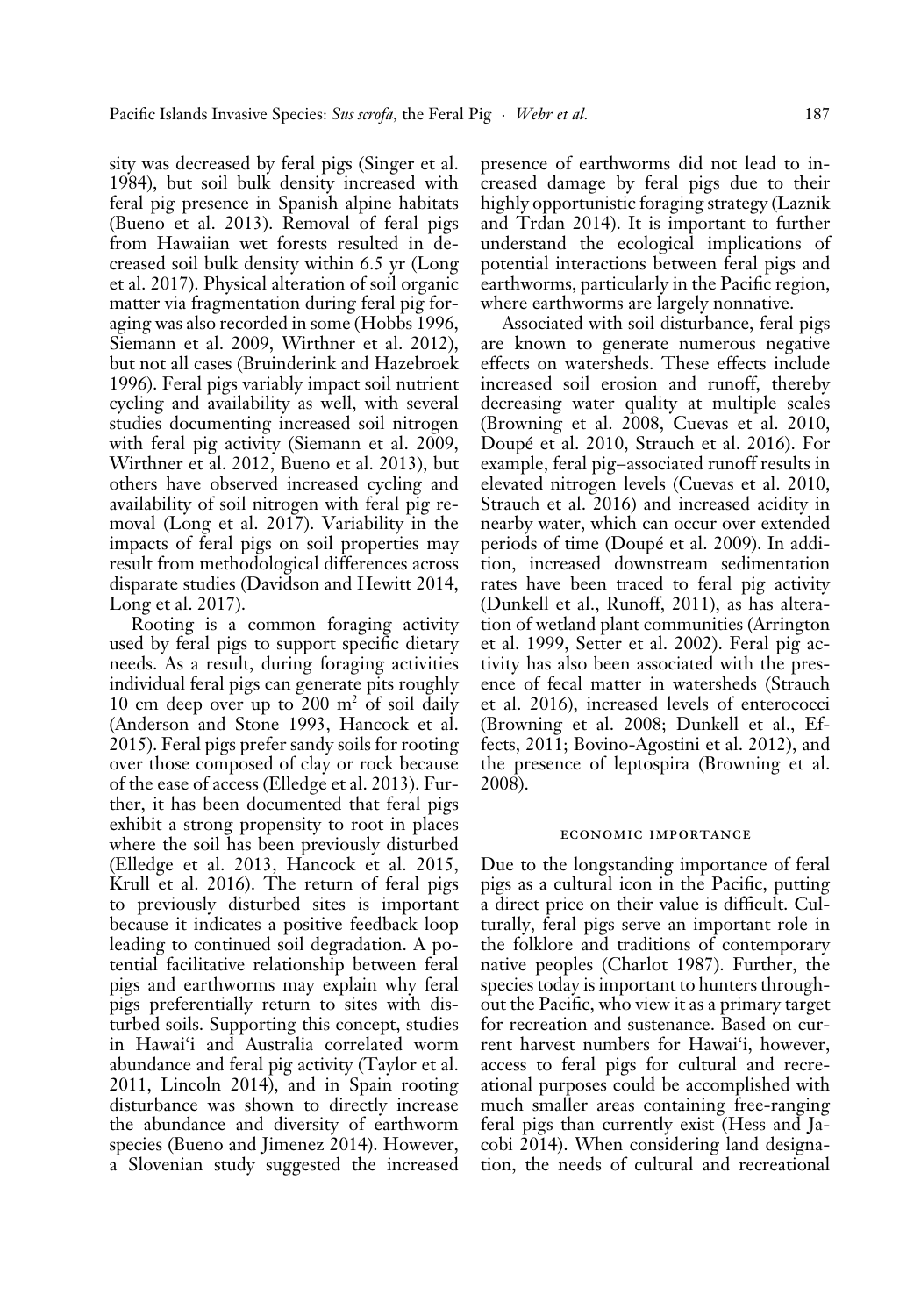communities requiring access to feral pig populations must be balanced with conservation efforts resulting from the negative impacts feral pigs have on native ecosystems, and the suite of goods and services that they provide.

Feral pigs can also cause declines in agricultural production and transmit diseases to livestock and humans. The most straightforward aspect of direct impacts on agriculture is crop herbivory; feral pigs may consume excessive amounts of crops, thereby reducing farm production, as demonstrated in Australia (Wurster et al. 2012, Gentle et al. 2015). Feral pigs can also transmit diseases to livestock (Machackova et al. 2003), with diseases of primary concern including African swine fever, classical swine fever, Aujeszky's disease (Gortázar et al. 2007), and bovine tuberculosis (Essey et al. 1983, Machackova et al. 2003, Naranjo et al. 2007). In addition, disease transmission to humans is another important risk to consider with feral pigs, especially for hunters. Previously, feral pigs have been associated with the increased risk of contracting enterococcus in Hawai'i (Dunkell et al., Effects, 2011), Japanese encephalitis virus and brucellosis in Japan (Watarai et al. 2006, Nidaira et al. 2007), hepatitis E virus in Japan and Australia (Meng et al. 2009), trichinella in Papua New Guinea (Owen et al. 2005), and swine influenza virus (Meng et al. 2009).

A case study on the island of Montserrat in the Caribbean revealed that it was five times more economical to manage than to ignore feral pigs because the high level of damage caused to the environment decreased profits in the ecotourism industry (Peh et al. 2015). This is important in the Pacific island region because so many islands are economically dependent on ecotourism.

#### management strategies

The removal of feral pigs and other invasive ungulate species is a well-documented and important step toward effectively improving the habitat of ecosystems damaged by nonnative ungulates (Courchamp et al. 2003). As such, a great deal of time, money, and effort is put into the management of feral pigs each year. Management efforts may use either lethal or nonlethal techniques depending on site-specific goals and resource availability. Overall, the most cost-effective means of managing ecosystems impacted by feral pigs is to address problems directly using an adaptive framework in which researchers test a variety of techniques to determine the most effective way to eliminate feral pigs (Firn et al. 2015, Keiter and Beasley 2017). Recently, technological advances have greatly improved the ability to remotely monitor feral pigs, thereby allowing for more studies of the impacts of various management activities (Engeman et al. 2013).

When lethal removal of feral pigs is selected as the best management option, typically where complete eradication is the management goal, the most frequently used methods include hunting and toxicants (Campbell and Long 2009, Keiter and Beasley 2017). The types of hunting involve snares, sharpshooters, and, frequently in the Pacific, dogs. The challenge with hunting techniques is that, as the number of feral pigs dwindles, the return-on-investment for time spent hunting becomes progressively lower, particularly at population levels <1 pig/km2 (Anderson and Stone 1993, Barron et al. 2011, Krull et al. 2016). Aerial culling using sharpshooters has shown some success in removing the last remaining pigs from an area (Parkes et al. 2010). However, this method has little utility in densely forested areas, where feral pigs are often found on Pacific islands. Strategies involving both infrared spotting of animals and the use of Judas pigs (released pigs equipped with tracking collars used to lead managers to existing populations) have also been implemented successfully (McIlroy and Gifford 1997, McCann and Garcelon 2008, Melstrom 2014). Comparatively, toxicants used to target invasive mammals in Australia have shown initial population decreases of up to 86% in localized areas (Cowled et al. 2006, Cowled et al. 2007, Campbell et al. 2012). Furthermore, the use of toxicants has been demonstrated as more cost-effective than hunting for feral pig population reduction (Coblentz and Baber 1987, West et al. 2009). As such,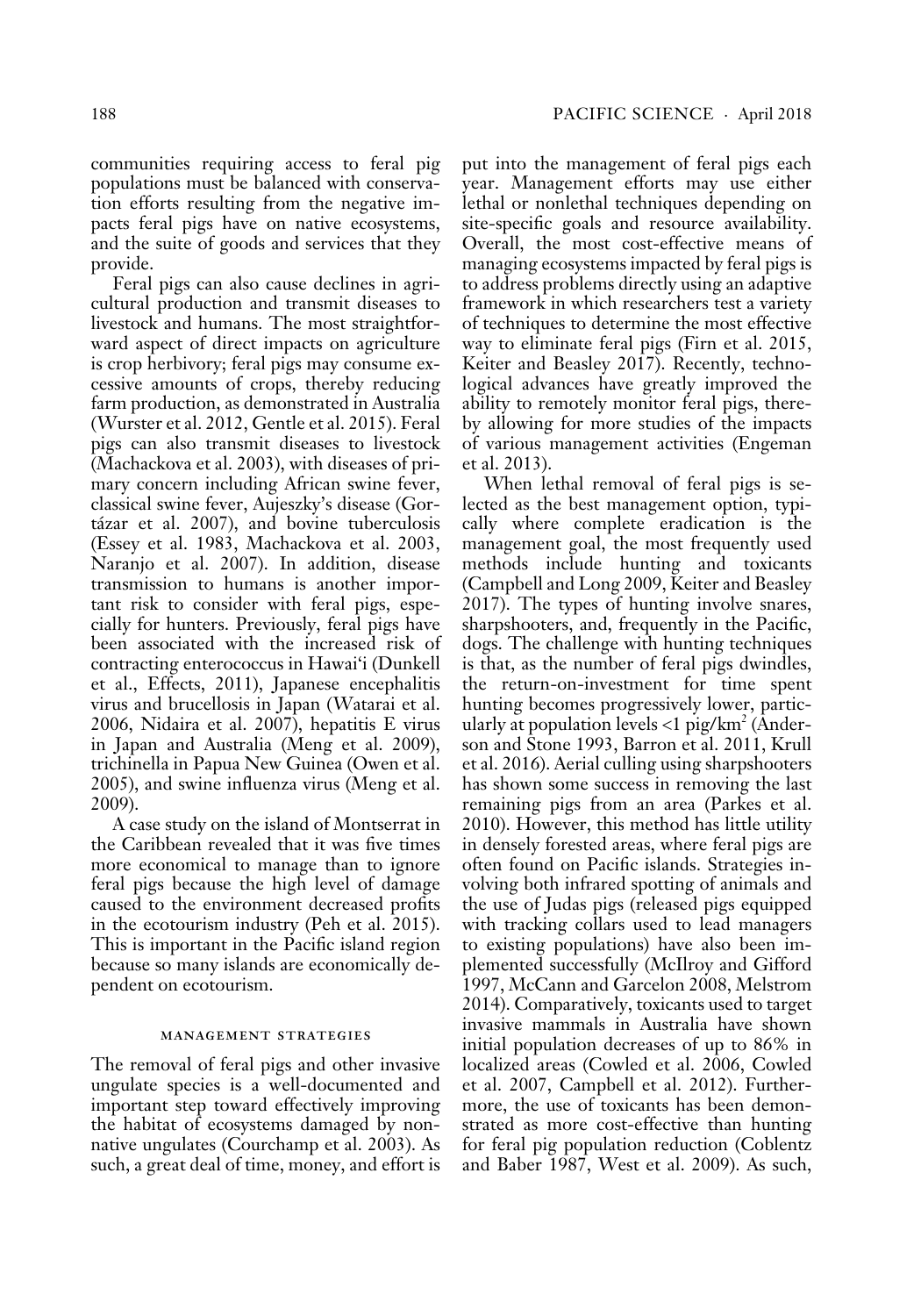it is likely that future feral pig management in the Pacific, where complete removal is the objective, will increasingly rely on toxicants due to the large land areas invaded and difficulty and expense in removing feral pigs via traditional methods. Recently, the U.S. Environmental Protection Agency approved the use of a single warfarin-based toxicant, but the product has yet to be approved for application by any state government.

Many lethal management programs for the removal of feral pigs have the ultimate goal of complete eradication of the species, but this is not true of all programs. Weeks and Packard (2009) showed some success with the management of feral pig populations on private land with hunting in a continental system. Success in controlling feral pig populations via hunting has also been seen in Argentina (Gürtler et al. 2017). However, it is unlikely that this strategy would be feasible throughout most of the Pacific island region due to low numbers of hunters and remote, rugged terrain. As such, eradication is the goal for most programs and is especially common on islands, where the removal of populations can succeed without the fear of natural reintroduction via expansion (Hone and Stone 1989, Parkes et al. 2010).

The one nonlethal management tool that has shown great success in controlling feral pig populations is fencing, which is by far the most common form of nonlethal feral pig management and, perhaps, the most common form and highest expense of land management throughout the Pacific island region. Woven wire fences have been repeatedly shown to be effective in limiting feral pig movement (Giffin 1978, Lavelle et al. 2011). These fences require a minimum height of 1.2 m, because feral pigs can jump over shorter fences (Giffin 1978, Lavelle et al. 2011). Other types of fencing, such as electric fences and mist nets, were shown to be ineffective because feral pigs simply pushed through the mist nets and electrical shocks (Reidy et al. 2008, Lavelle et al. 2011). Once fences are constructed, feral pigs must be completely removed from inside the exclosures. This is almost exclusively completed using the lethal techniques described earlier,

particularly hunting. Other nonlethal management techniques for feral pigs have been attempted. However, the use of nonlethal baiting to concentrate feral pigs away from protected areas has proved ineffective (Campbell et al. 2012). In addition, in spite of suggestions that feral pigs' olfactory sense is overlooked in management strategies (Nogueira et al. 2007), the use of odor-based repellants showed no benefit in preventing crop destruction by feral pigs (Schlageter and Haag-Wackernagel 2012).

Although no single method has emerged as a panacea for feral pig control, combinations of both lethal and nonlethal techniques have resulted in cases of successful feral pig eradication. For example, by fencing off large areas into smaller units, personnel at Hawai'i Volcanoes National Park were able to combine the use of snares and hunters with dogs to eradicate pigs from management units on a block-by-block basis (Hone and Stone 1989, Katahira et al. 1993). Another attempt to eradicate pigs from sites on the Hawaiian island of Maui involved using hunters accompanied by dogs to take broad sweeps through fenced areas, which successfully reduced pigs to zero or near zero numbers in all control units (Barron et al. 2011). Eradication from Santa Cruz Island, California, was successful using a multistep process, which started by fencing the island into five zones, trapping for 1,660 trap-nights, shooting feral pigs from helicopters, hunting with dogs, and finally using radio-collared, sterile Judas pigs to track down the final few individuals (Parkes et al. 2010).

#### prognosis

Feral pigs have repeatedly been shown to cause a broad range of systematic changes to Pacific ecosystems due to a myriad of cascading direct and indirect effects (Nogueira-Filho et al. 2009) ranging from damage to soils and watersheds (Cuevas et al. 2010, Doupé et al. 2010) to both direct and indirect impacts on endemic flora (Campbell and Long 2009, Cole et al. 2012, Cole and Litton 2014) and fauna (Atkinson and LaPointe 2009). To combat ecosystem degradation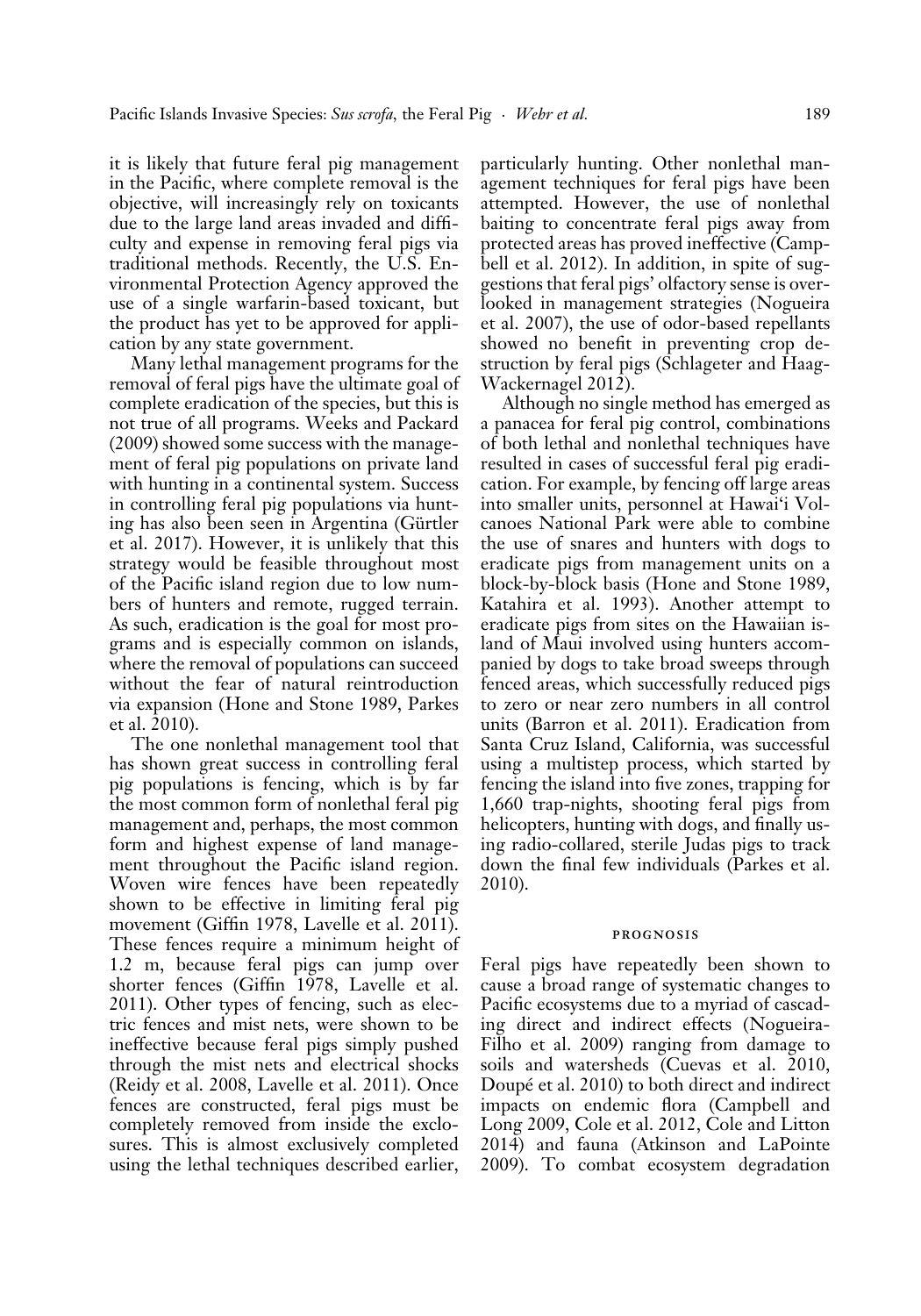from feral pigs, their removal has been established as an effective means for restoring and conserving native ecosystems (Hess 2016).

Despite the clear negative effects of feral pigs on native ecosystems and the positive results seen after their removal, feral pig management in the Pacific island region remains a topic of intense debate. Natural resource managers and government officials largely recognize the damage caused by feral pigs and concentrate resources on their eradication in areas deemed important for the protection of native ecosystems. Alternatively, native cultural practitioners and recreational hunters argue that feral pig populations require management for sustainable harvest as a game species because of the cultural history that surrounds the hunting of feral pigs and their status as a ceremonial food source (Ikagawa 2013). Deepening this debate, an increasing ability to use genetic tests to accurately analyze the ancestry of feral pigs throughout the Pacific has resulted in the argument both for and against eradication based on historical lineages (Linderholm et al. 2016). As a result of these differences in opinion, feral pig eradication occurs almost exclusively on state- and federal-managed lands and other conservation areas so that native ecosystems can be protected without the complete removal of feral pigs from the whole island (Katahira et al. 1993, Ikagawa 2013). In turn, other areas are typically managed for the sustainable harvest of nonnative ungulate populations. Because areas with disparate management objectives related to feral pigs are often found interspersed throughout the landscape, a greater focus on the spatial arrangement of management units holds promise for reducing conflict and the resources required for implementing management activities. Moving forward, expanding the size and number of areas devoid of feral pigs around already existing feral pig–free areas would further protect native ecosystems and the services they provide from the negative effects of feral pigs. For cultural and recreational purposes, smaller populations in more readily accessible areas may be sufficient to support the needs of these individuals while allowing protection of larger areas of native ecosystems throughout

the Pacific island region (Hess and Jacobi 2014).

The current body of literature focuses primarily on documenting changes involving alterations to plant communities in the presence of feral pigs. Comparatively, there is a paucity of information regarding the impacts of feral pigs on soils and vertebrate and invertebrate communities. This lack of knowledge includes a need to analyze direct impacts on Pacific avifauna, as well as traditionally overlooked communities of invertebrates. It is also worth noting that the impacts of future climate change on feral pig ecology and distribution have not yet been fully examined (Firn et al. 2015). Feral pig ranges will likely expand northward in continental ecosystems as winters become progressively less harsh (McClure et al. 2015); however, implications are much less clear for island ecosystems that are predicted to be strongly affected by climate change.

# acknowledgments

We thank R. Laushman for early guidance on the themes of this article and M. Price and two anonymous reviewers for helpful suggestions. Any use of trade, firm, or product names is for descriptive purposes only and does not imply endorsement by the U.S. government.

# **Literature Cited**

- Allen, M. S., E. Matisoo-Smith, and A. Horsburgh. 2001. Pacific 'babes': Issues in the origins and dispersal of Pacific pigs and the potential of mitochondrial DNA analysis. Int. J. Osteoarchaeol. 11:4–13.
- Anderson, S. J., and C. P. Stone. 1993. Snaring to control feral pigs (*Sus scrofa*) in a remote Hawaiian rain forest. Biol. Conserv. 63:195–201.
- Aplet, G. H., S. J. Anderson, and C. P. Stone. 1991. Association between feral pig disturbance and the composition of some alien plant assemblages in Hawaii Volcanoes National Park. Vegetatio 95:55–62.
- Aravena, P., O. Skewes, and N. Gouin. 2015. Mitochondrial DNA diversity of feral pigs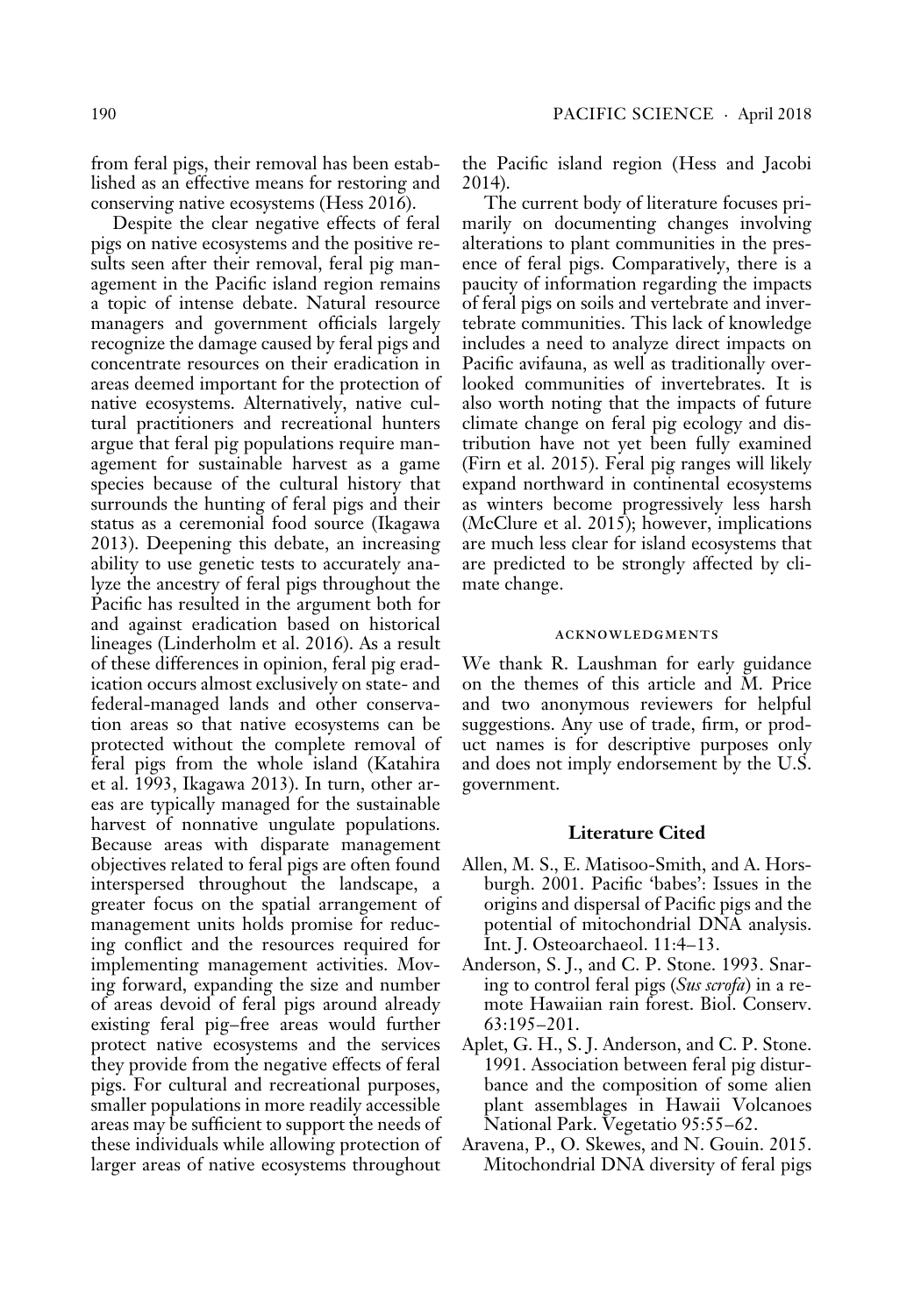from Karukinka Natural Park, Tierra del Fuego Island, Chile. Genet. Mol. Res. 14:4245–4257.

- Arrington, D. A., L. A. Toth, and J. W. Koebel. 1999. Effects of rooting by feral hogs *Sus scrofa* L. on the structure of a floodplain vegetation assemblage. Wetlands 19:535–544.
- Atkinson, C. T., and D. A. LaPointe. 2009. Introduced avian diseases, climate change, and the future of Hawaiian honeycreepers. J. Avian Med. Surg. 23:53–63.
- Barrios-Garcia, M., and S. Ballari. 2012. Impact of wild boar (*Sus scrofa*) in its introduced and native range: A review. Biol. Invasions 14:2283–2300.
- Barron, M. C., D. P. Anderson, J. P. Parkes, and S. M. O. Gon III. 2011. Evaluation of feral pig control in Hawaiian protected areas using Bayesian catch-effort models. N. Z. J. Ecol. 35:182–188.
- Beavon, M. A., and D. Kelly. 2015. Dispersal of banana passionfruit (*Passiflora tripartita* var. mollissima) by exotic mammals in New Zealand facilitates plant invasiveness. N. Z. J. Ecol. 39:43–49.
- Beever, E. A., M. Huso, and D. A. Pyke. 2006. Multiscale responses of soil stability and invasive plants to removal of non-native grazers from an arid conservation reserve. Divers. Distrib. 12:258–268.
- Boitani, L., L. Mattei, D. Nonis, and F. Corsi. 1994. Spatial and activity patterns of wild boars in Tuscany, Italy. J. Mammal. 75:600–612.
- Bovino-Agostini, V., G. L. Bruland, C. M. Litton, and C. I. Evensen. 2012. Spatial and temporal dynamics and effects of feral pigs (*Sus scrofa*) on Enterococci in soil and runoff of a forested watershed in Hawai'i. University of Hawai'i at Mänoa, Honolulu. http://hdl.handle.nte/10125/101404 (accessed 10 August 2017).
- Bowen, L., and D. Van Vuren. 1997. Insular endemic plants lack defenses against herbivores. Conserv. Biol. 11:1249–1254.
- Browning, D. M., S. R. Archer, G. P. Asner, M. P. McClaran, and C. A. Wessman. 2008. Woody plants in grasslands: Postencroachment stand dynamics. Ecol. Appl. 18:928–944.
- Bruinderink, G. G., and E. Hazebroek. 1996. Wild boar (*Sus scrofa* L.) rooting and forest regeneration on podzolic soils in the Netherlands. For. Ecol. Manage. 88:71–80.
- Bueno, C. G., J. Azorín, D. Gómez-García, C. L. Alados, and D. Badía. 2013. Occurrence and intensity of wild boar disturbances: Effects on the physical and chemical soil properties of alpine grasslands. Plant Soil 373:243–256.
- Bueno, C. G., and J. J. Jimenez. 2014. Livestock grazing activities and wild boar rooting affect alpine earthworm communities in the central Pyrenees (Spain). Appl. Soil Ecol. 83:71–78.
- Burney, D. A., H. F. James, L. P. Burney, S. L. Olson, W. Kikuchi, W. L. Wagner, M. Burney, D. McCloskey, D. Kikuchi, and F. V. Grady. 2001. Fossil evidence for a diverse biota from Kaua'i and its transformation since human arrival. Ecol. Monogr. 71:615–641.
- Busby, P. E., P. Vitousek, and R. Dirzo. 2010. Prevalence of tree regeneration by sprouting and seeding along a rainfall gradient in Hawaii. Biotropica 42:80–86.
- Campbell, T. A., and D. B. Long. 2009. Feral swine damage and damage management in forested ecosystems. For. Ecol. Manage. 257:2319–2326.
- Campbell, T. A., D. B. Long, M. J. Lavelle, B. R. Leland, T. L. Blankenship, and K. C. VerCauteren. 2012. Impact of baiting on feral swine behavior in the presence of culling activities. Prev. Vet. Med. 104:249– 257.
- Carlquist, S. 1970. Wood anatomy of Hawaiian, Macaronesian, and other species of *Euphorbia*. Bot. J. Linn. Soc. 63, Suppl. 1:181–193.
- Challies, C. N. 1975. Feral pigs (*Sus scrofa*) on Auckland Island: Status and effects on vegetation and nesting sea birds. N. Z. J. Zool. 2:479–490.
- Charlot, J. 1987. The Kamapua'a literature: The classical traditions of the Hawaiian pig god as a body of literature. Brigham Young University, Hawai'i Campus, Lä'ie.
- Clarke, C., and R. Dzieciolowski. 1991. Feral pigs in the northern South Island, New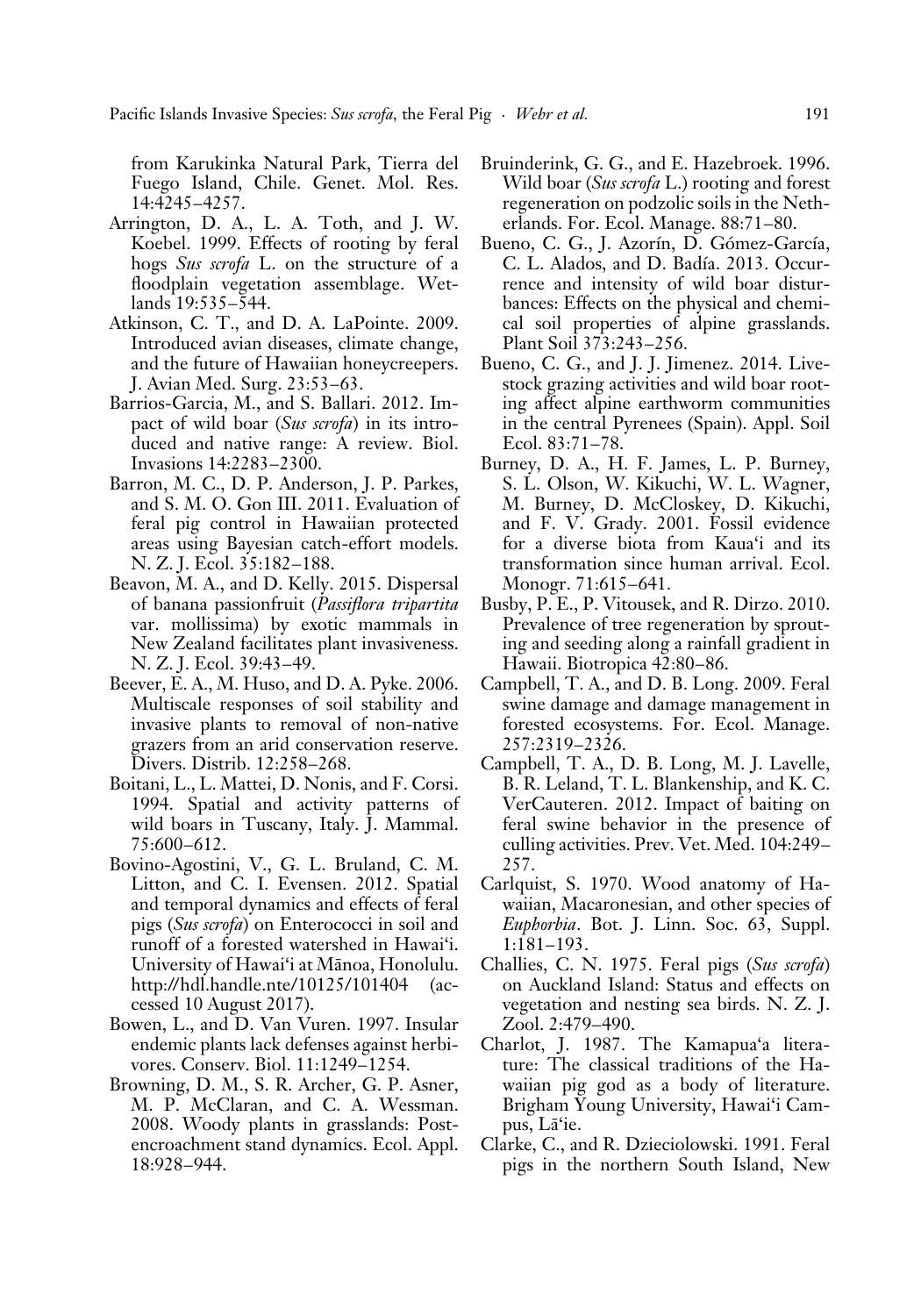Zealand: Origin, distribution, and density. J. R. Soc. N. Z. 21:237–247.

- Coblentz, B. E., and D. W. Baber. 1987. Biology and control of feral pigs on Isla Santiago, Galapagos, Ecuador. J. Appl. Ecol. 24:403–418.
- Cole, R. J., and C. M. Litton. 2014. Vegetation response to removal of non-native feral pigs from Hawaiian tropical montane wet forest. Biol. Invasions 16:125–140.
- Cole, R. J., C. M. Litton, M. J. Koontz, and R. K. Loh. 2012. Vegetation recovery 16 years after feral pig removal from a wet Hawaiian forest. Biotropica 44:463–471.
- Courchamp, F., J. L. Chapuis, and M. Pascal. 2003. Mammal invaders on islands: Impacts, control and control impacts. Biol. Rev. 78:347–383.
- Cowled, B. D., E. Gifford, M. Smith, L. Staples, and S. J. Lapidge. 2006. Efficacy of manufactured PIGOUT baits for localised control of feral pigs in the semiarid Queensland rangelands. Wildl. Res. 33:427–437.
- Cowled, B. D., S. J. Lapidge, M. Smith, and L. Staples. 2007. Attractiveness of a novel omnivore bait, PIGOUT, to feral pigs (*Sus scrofa*) and assessment of risks of bait uptake by non-target species. Wildl. Res. 33:651–660.
- Cuevas, M. F., A. Novillo, C. Campos, M. A. Dacar, and R. A. Ojeda. 2010. Food habits and impact of rooting behaviour of the invasive wild boar, *Sus scrofa,* in a protected area of the Monte Desert, Argentina. J. Arid Environ. 74:1582–1585.
- Davidson, A., and C. Hewitt. 2014. How often are invasion-induced ecological impacts missed? Biol. Invasions 16:1165–1173.
- Diong, C. H. 1982. Population biology and management of the feral pig (*Sus scrofa*) in Kipahulu Valley, Maui. University of Hawai'i at Mänoa, Honolulu.
- Doupé, R. G., J. Mitchell, M. J. Knott, A. M. Davis, and A. J. Lymbery. 2010. Efficacy of exclusion fencing to protect ephemeral floodplain lagoon habitats from feral pigs (*Sus scrofa*). Wetlands Ecol. Manage. 18:69–78.
- Doupé, R. G., J. Schaffer, M. J. Knott, and P. W. Dicky. 2009. A description of fresh-

water turtle habitat destruction by feral pigs in tropical north-eastern Australia. Herpetol. Conserv. Biol. 4:331–339.

- Drake, D. R., and L. W. Pratt. 2001. Seedling mortality in a Hawaiian rain forest: The role of small-scale physical disturbance. Biotropica 33:319–323.
- Dunkell, D. O., G. L. Bruland, C. I. Evensen, and C. M. Litton. 2011. Runoff, sediment transport, and effects of feral pig (*Sus scrofa*) exclusion in a forested Hawaiian watershed. Pac. Sci. 65:175–194.
- Dunkell, D. O., G. L. Bruland, C. I. Evensen, and M. J. Walker. 2011. Effects of feral pig (*Sus scrofa*) exclusion on enterococci in runoff from the forested headwaters of a Hawaiian watershed. Water Air Soil Pollut. 221:313–326.
- Dye, T. S., and J. Pantaleo. 2010. Age of the O18 site, Hawaii. Archaeol. Oceania 45:113–119.
- Elledge, A. E., C. A. McAlpine, P. J. Murray, and I. J. Gordon. 2013. Modelling habitat preferences of feral pigs for rooting in lowland rainforest. Biol. Invasions 15:1523– 1535.
- Ellis, W. M. 1827. Narrative of a tour through Hawaii, or, Owhyhee, with observations on the natural history of the Sandwich Islands. H. Fisher, Son, and P. Jackson Press, London.
- Engeman, R., G. Massei, M. Sage, and M. Gentle. 2013. Monitoring wild pig populations: A review of methods. Environ. Sci. Pollut. Res. 20:8077–8091.
- Essey, M., D. Stallknecht, E. Himes, and S. Harris. 1983. Follow-up survey of feral swine for *Mycobacterium bovis* infection on the Hawaiian island of Molokai. Proc. Annu. Meet. U. S. Anim. Health Assoc. 87:589–595.
- Fernandez-Llario, P. 2005. The sexual function of wallowing in male wild boar (*Sus scrofa*). J. Ethol. 23:9–14.
- Ferretti, F., L. Fattorini, A. Sforzi, and C. Pisani. 2016. The use of faeces counts to estimate relative densities of wild boar in a Mediterranean area. Popul. Ecol. 58:329– 334.
- Field, J. S., and M. W. Graves. 2008. A new chronology for Pololu Valley, Hawaii Is-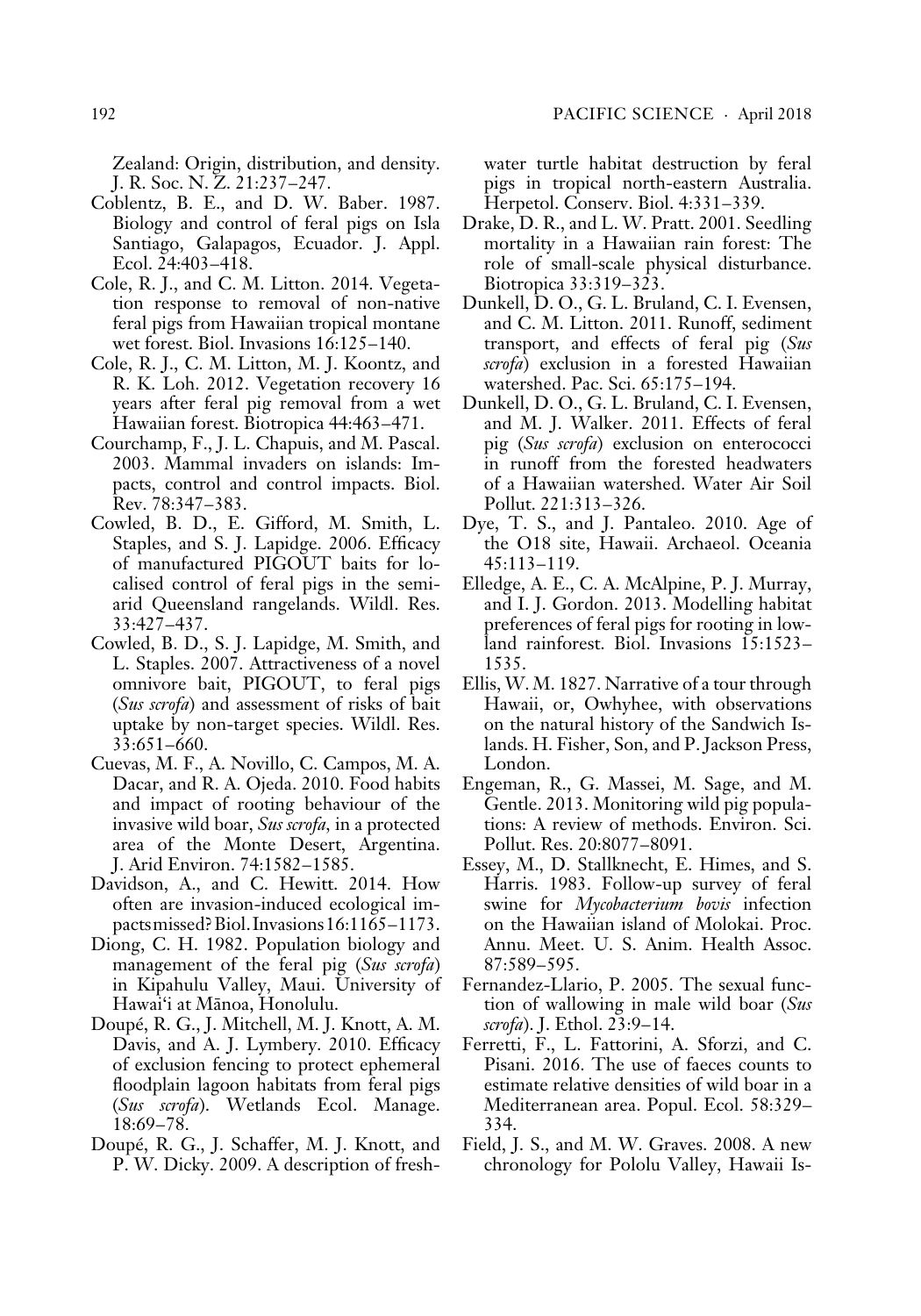land: Occupational history and agricultural development. Radiocarbon 50:205–222.

- Firn, J., R. Maggini, I. Chadès, S. Nicol, B. Walters, A. Reeson, T. G. Martin, H. P. Possingham, J. B. Pichancourt, and R. Ponce-Reyes. 2015. Priority threat management of invasive animals to protect biodiversity under climate change. Glob. Change Biol. 21:3917–3930.
- Fonseca, C., A. A. da Silva, J. Alves, J. Vingada, and A. Soares. 2011. Reproductive performance of wild boar females in Portugal. Eur. J. Wildl. Res. 57:363–371.
- Gabor, T. M., E. C. Hellgren, R. A. Van den Bussche, and N. J. Silvy. 1999. Demography, sociospatial behaviour and genetics of feral pigs (*Sus scrofa*) in a semi-arid environment. J. Zool. (Lond.) 247:311–322.
- Galetti, M., H. Camargo, T. Siqueira, A. Keuroghlian, C. I. Donatti, M. L. S. Jorge, F. Pedrosa, C. Z. Kanda, and M. C. Ribeiro. 2015. Diet overlap and foraging activity between feral pigs and native peccaries in the Pantanal. PLoS ONE 10:e0141459.
- Gentle, M., J. Speed, and D. Marshall. 2015. Consumption of crops by feral pigs (*Sus scrofa*) in a fragmented agricultural landscape. Aust. Mammal. 37:194–200.
- Giffin, J. G. 1978. Ecology of the feral pig on the island of Hawaii. Hawai'i Department of Land and Natural Resources, Honolulu.
- Giovas, C. M. 2006. No pig atoll: Island biogeography and the extirpation of a Polynesian domesticate. Asian Perspect. 45:69–95.
- Givnish, T., K. Sytsma, J. F. Smith, and W. Hahn. 1994. Thorn-like prickles and heterophylly in Cyanea: Adaptations to extinct avian browsers on Hawaii? Proc. Natl. Acad. Sci. U.S.A. 91:2810–2814.
- Gongora, J., P. Fleming, P. B. Spencer, R. Mason, O. Garkavenko, J. N. Meyer, C. Droegemueller, J. H. Lee, and C. Moran. 2004. Phylogenetic relationships of Australian and New Zealand feral pigs assessed by mitochondrial control region sequence and nuclear GPIP genotype. Mol. Phylogenet. Evol. 33:339–348.
- Gortázar, C., E. Ferroglio, U. Höfle, K. Frölich, and J. Vicente. 2007. Diseases shared between wildlife and livestock: A

European perspective. Eur. J. Wildl. Res. 53:241.

- Graves, H. B. 1984. Behavior and ecology of wild and feral swine (*Sus scrofa*). J. Anim. Sci. 58:482–492.
- Griffiths, R., A. Wegmann, C. Hanson, B. Keitt, G. Howald, D. Brown, B. Tershy, W. Pitt, M. Moran, and K. Rex. 2014. The Wake Island rodent eradication: Part success, part failure, but wholly instructive. Proc. Vertebr. Pest Conf. 26:101–111.
- Gürtler, R. E., V. M. Izquierdo, G. Gil, M. Cavicchia, and A. Maranta. 2017. Coping with wild boar in a conservation area: Impacts of a 10-year management control program in north-eastern Argentina. Biol. Invasions 19:11–24.
- Hafeez, S., M. Abbas, Z. H. Khan, and E. U. Rehman. 2011. Preliminary analysis of the diet of wild boar (*Sus scrofa* L., 1758) in Islamabad, Pakistan. Turk. J. Zool. 35:115–118.
- Hampton, J., J. R. Pluske, and P. B. S. Spencer. 2004. A preliminary genetic study of the social biology of feral pigs in southwestern Australia and the implications for management. Wildl. Res. 31:375–381.
- Hampton, J. O., P. B. S. Spencer, D. L. Alpers, L. E. Twigg, A. P. Woolnough, J. Doust, T. Higgs, and J. Pluske. 2004. Molecular techniques, wildlife management and the importance of genetic population structure and dispersal: A case study with feral pigs. J. Appl. Ecol. 41:735–743.
- Hancock, G., J. Lowry, C. Dever, and M. Braggins. 2015. Does introduced fauna influence soil erosion? A field and modelling assessment. Sci. Total Environ. 518:189– 200.
- Hess, S. C. 2016. A tour de force by Hawaii's invasive mammals: Establishment, takeover, and ecosystem restoration through eradication. Mammal Stud. 41:47–60.
- Hess, S. C., and J. D. Jacobi. 2014. How much land is needed for feral pig hunting in Hawai'i? Pac. Conserv. Biol. 20:54–56.
- Hess, S. C., J. J. Jeffrey, D. L. Ball, and L. Babich. 2006. Efficacy of feral pig removals at Hakalau Forest National Wildlife Refuge, Hawaii. Trans. West. Sect. Wildl. Soc. 42:53–67.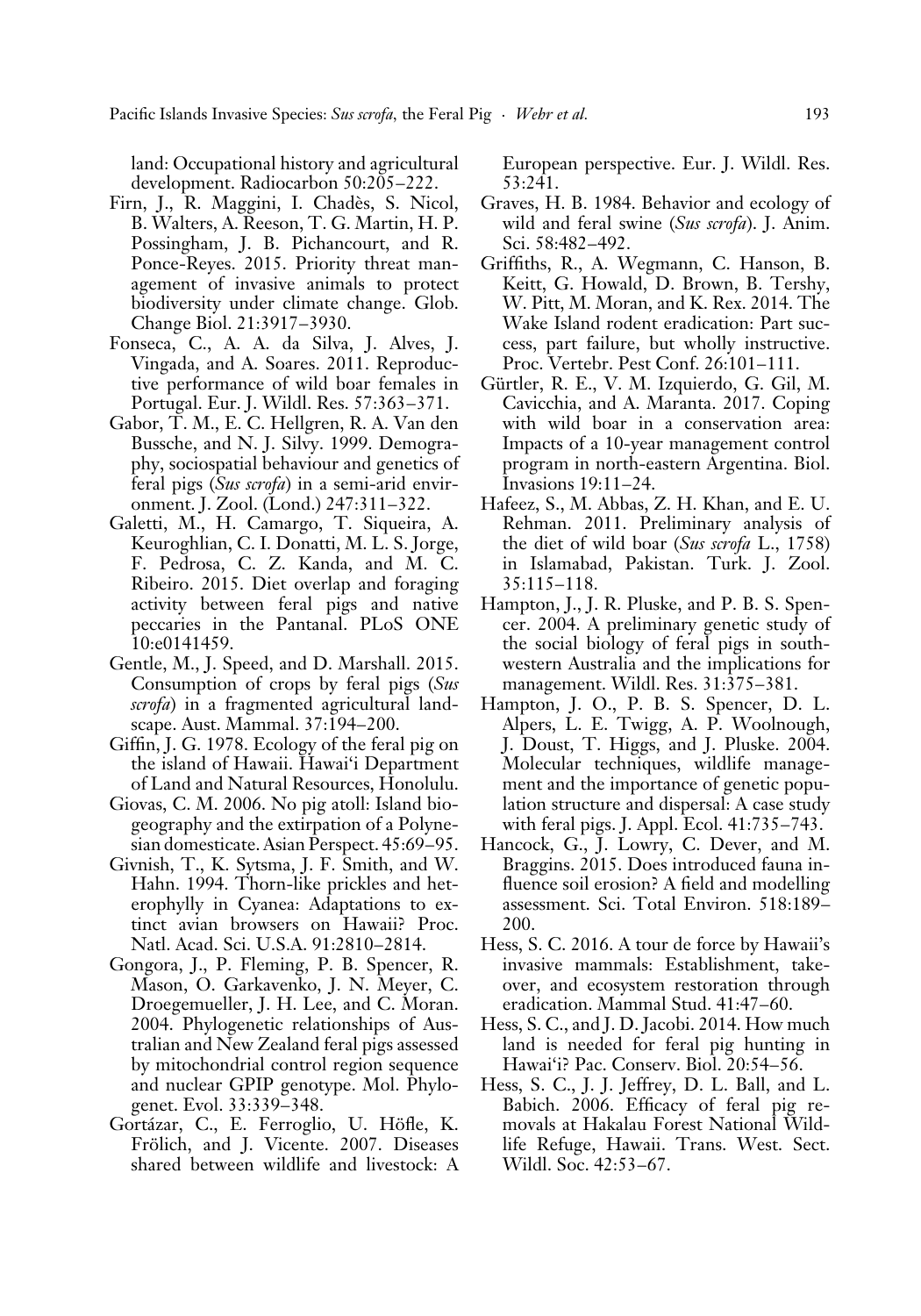- Hobbs, N. T. 1996. Modification of ecosystems by ungulates. J. Wildl. Manage. 60:695–713.
- Holland, E. P., J. F. Burrow, C. Dytham, and J. N. Aegerter. 2009. Modelling with uncertainty: Introducing a probabilistic framework to predict animal population dynamics. Ecol. Modell. 220:1203–1217.
- Hone, J., and C. P. Stone. 1989. A comparison and evaluation of feral pig management in two national parks. Wildl. Soc. Bull. 17:419–425.
- Huenneke, L. F., and P. Vitousek. 1990. Seedling and clonal recruitment of the invasive tree *Psidium cattleianum*: Implications for management of native Hawaiian forests. Biol. Conserv. 53:199–211.
- Ickes, K., C. J. Paciorek, and S. C. Thomas. 2005. Impacts of nest construction by native pigs (*Sus scrofa*) on lowland Malaysian rain forest saplings. Ecol. Soc. 86:1540– 1547.
- Ikagawa, M. 2013. Invasive ungulate policy and conservation in Hawaii. Pac. Conserv. Biol. 19:270–283.
- Kaminski, G., S. Brandt, E. Baubet, and C. Baudoin. 2005. Life-history patterns in female wild boars (*Sus scrofa*): Motherdaughter postweaning associations. Can. J. Zool.—Rev. Can. Zool. 83:474–480.
- Katahira, L. K., P. Finnegan, and C. P. Stone. 1993. Eradicating feral pigs in montane mesic habitat at Hawaii Volcanoes National Park. Wildl. Soc. Bull. 21:269– 274.
- Kawakami, K., and I. Okochi. 2010. Restoring the oceanic island ecosystem: Impact and management of invasive alien species in the Bonin Islands. Springer, Tokyo.
- Keiter, D. A., and J. C. Beasley. 2017. Hog heaven? Challenges of managing introduced wild pigs in natural areas. Nat. Areas J. 37:6–16.
- Keuroghlian, A., D. P. Eaton, and A. Desbiez. 2009. Habitat use by peccaries and feral pigs of the southern Pantanal, Mato Grosso do Sul, Brazil. Suiform Soundings 8:9–17.
- Kirch, P. V. 2011. When did the Polynesians settle Hawai'i? A review of 150 years of scholarly inquiry and a tentative answer. Hawaii. Archaeol. 12:3–26.
- Krull, C. R., M. C. Stanley, B. R. Burns, D. Choquenot, and T. R. Etherington. 2016. Reducing wildlife damage with costeffective management programmes. PLoS ONE 11:e0146765.
- Larson, G., U. Albarella, K. Dobney, P. Rowley-Conwy, J. Schibler, A. Tresset, J. D. Vigne, C. J. Edwards, A. Schlumbaum, and A. Dinu. 2007. Ancient DNA, pig domestication, and the spread of the Neolithic into Europe. Proc. Natl. Acad. Sci. 104:15276–15281.
- Larson, G., K. Dobney, U. Albarella, M. Fang, E. Matisoo-Smith, J. Robins, S. Lowden, H. Finlayson, T. Brand, E. Willerslev, P. Rowley-Conwy, L. Andersson, and A. Cooper. 2005. Worldwide phylogeography of wild boar reveals multiple centers of pig domestication. Science (Washington, D.C.) 307:1618–1621.
- Lavelle, M. J., K. C. VerCauteren, T. J. Hefley, G. E. Phillips, S. E. Hygnstrom, D. B. Long, J. W. Fischer, S. R. Swafford, and T. A. Campbell. 2011. Evaluation of fences for containing feral swine under simulated depopulation conditions. J. Wildl. Manage. 75:1200–1208.
- Laznik, Z., and S. Trdan. 2014. Evaluation of different soil parameters and wild boar (*Sus scrofa* L.) grassland damage. Ital. J. Anim. Sci. 13:759–765.
- Lega, C., P. Raia, L. Rook, and D. Fulgione. 2016. Size matters: A comparative analysis of pig domestication. Holocene 26:327– 332.
- Leopold, C. R., S. C. Hess, S. J. Kendall, and S. W. Judge. 2016. Abundance, distribution, and removals of feral pigs at Big Island National Wildlife Refuge Complex 2010–2015. Hawaii Cooperative Studies Unit Tech Rep. 75. http://hdl.handle.net / 10790/2684 (accessed 10 August 2017).
- Lincoln, N. K. 2014. Effect of various monotypic forest canopies on earthworm biomass and feral pig rooting in Hawaiian wet forests. For. Ecol. Manage. 331:79– 84.
- Linderholm, A., D. Spencer, V. Battista, L. Frantz, R. Barnett, R. C. Fleischer, H. F. James, D. Duffy, J. P. Sparks, and D. R. Clements. 2016. A novel MC1R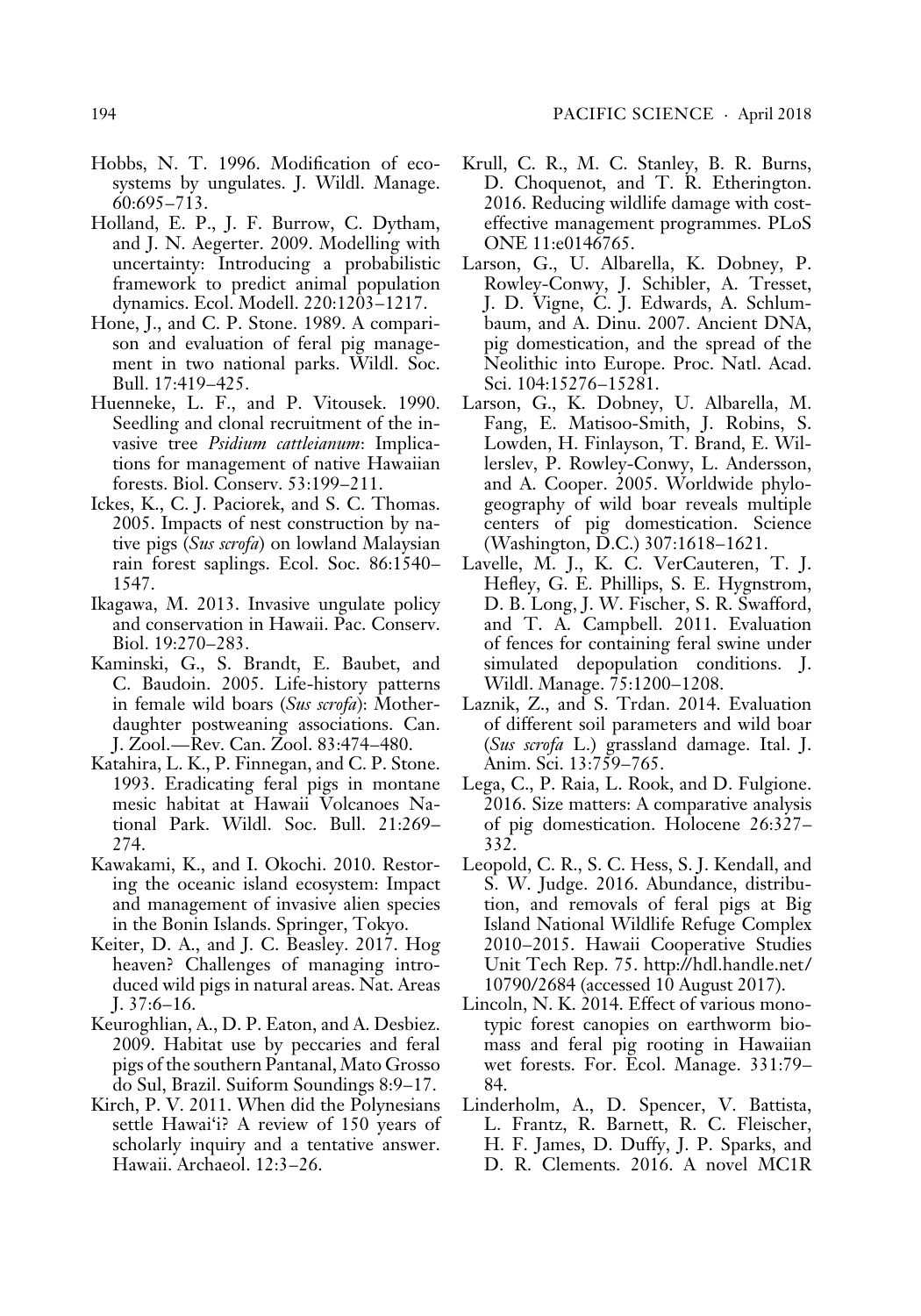allele for black coat colour reveals the Polynesian ancestry and hybridization patterns of Hawaiian feral pigs. R. Soc. Open Sci. 3:160304.

- Loh, R. K., and J. T. Tunison. 1999. Vegetation recovery following pig removal in Olaa-Koa Rainforest Unit, Hawaii Volcanoes National Park. Pacific Cooperative Studies Unit, Honolulu. http://hdl.handle .net /10125/7321 (accessed 10 August 2017).
- Long, J. L. 2003. Introduced mammals of the world: Their history, distribution and influence. CSIRO, Clayton, Australia.
- Long, M. S., C. M. Litton, C. P. Giardina, J. Deenik, R. J. Cole, and J. P. Sparks. 2017. Impact of nonnative feral pig removal on soil structure and nutrient availability in Hawaiian tropical montane wet forests. Biol. Invasions 19:749–763.
- Lott, R., G. Harrington, A. Irvine, and S. McIntyre. 1995. Density-dependent seed predation and plant dispersion of the tropical palm *Normanbya normanbyi*. Biotropica 27:87–95.
- Lynes, B., and S. Campbell. 2000. Germination and viability of mesquite (*Prosopis pallida*) seed following ingestion and excretion by feral pigs (*Sus scrofa*). Trop. Grassl. 34:125–128.
- Machackova, M., L. Matlova, J. Lamka, J. Smolik, I. Melicharek, M. Hanzlikova, J. Docekal, Z. Cvetnic, G. Nagy, M. Lipiec, M. Ocepek, and I. Pavlik. 2003. Wild boar (*Sus scrofa*) as a possible vector of mycobacterial infections: Review of literature and critical analysis of data from Central Europe between 1983 to 2001. Vet. Med. (Prague) 48:51–65.
- Maly, K., B. K. Pang, and C. P. M. Burrows. 1998. Pigs in Hawai'i, from Traditional to Modern. East Maui Watershed Partnership, Makawao, Hawai'i.
- McCann, B. E., and D. K. Garcelon. 2008. Eradication of feral pigs from Pinnacles National Monument. J. Wildl. Manage. 72:1287–1295.
- McClure, M. L., C. L. Burdett, M. L. Farnsworth, M. W. Lutman, D. M. Theobald, P. D. Riggs, D. A. Grear, and R. S. Miller. 2015. Modeling and mapping the proba-

bility of occurrence of invasive wild pigs across the contiguous United States. PLoS ONE 10:e0133771.

- McIlroy, J. C. 1989. Aspects of the ecology of feral pigs (*Sus scrofa*) in the Murchison Area, New Zealand. N. Z. J. Ecol. 12:11– 22.
- McIlroy, J. C., and E. J. Gifford. 1997. The 'Judas' pig technique: A method that could enhance control programmes against feral pigs, *Sus scrofa*. Wildl. Res. 24:483–491.
- McKinnon, R. 2009. South Pacific. Lonely Planet, Melbourne, Australia.
- Melstrom, R. T. 2014. Managing apparent competition between the feral pigs and native foxes of Santa Cruz Island. Ecol. Econ. 107:157–162.
- Meng, X., D. Lindsay, and N. Sriranganathan. 2009. Wild boars as sources for infectious diseases in livestock and humans. Biol. Sci. 364:2697–2707.
- Moutou, F., and P. Pastoret. 2010. Defining an invasive species. Rev. Sci. Tech. 29:27– 56.
- Murphy, M. J., F. Inman-Narahari, R. Ostertag, and C. M. Litton. 2014. Invasive feral pigs impact native tree ferns and woody seedlings in Hawaiian forest. Biol. Invasions 16:63–71.
- Naranjo, V., C. Gortazar, M. Villar, and J. de la Fuente. 2007. Comparative genomics and proteomics to study tissue-specific response and function in natural *Mycobacterium bovis* infections. Anim. Health Res. Rev. 8:81–88.
- New World Encyclopedia Contributors. 2017. Bibliographic details for Cocos (Keeling) Islands. Paragon House, St. Paul, Minnesota.
- Nidaira, M., K. Taira, K. Itokazu, J. Kudaka, M. Nakamura, A. Ohno, and T. Takasaki. 2007. Survey of the antibody against Japanese encephalitis virus in Ryukyu wild boars (*Sus scrofa riukiuanus*) in Okinawa, Japan. Jpn. J. Infect. Dis. 60:309–311.
- Nogueira, S. S. C., S. L. G. Nogueira-Filho, M. Bassford, K. Silvius, and J. M. V. Fragoso. 2007. Feral pigs in Hawaii: Using behavior and ecology to refine control techniques. Appl. Anim. Behav. Sci. 108:1–11.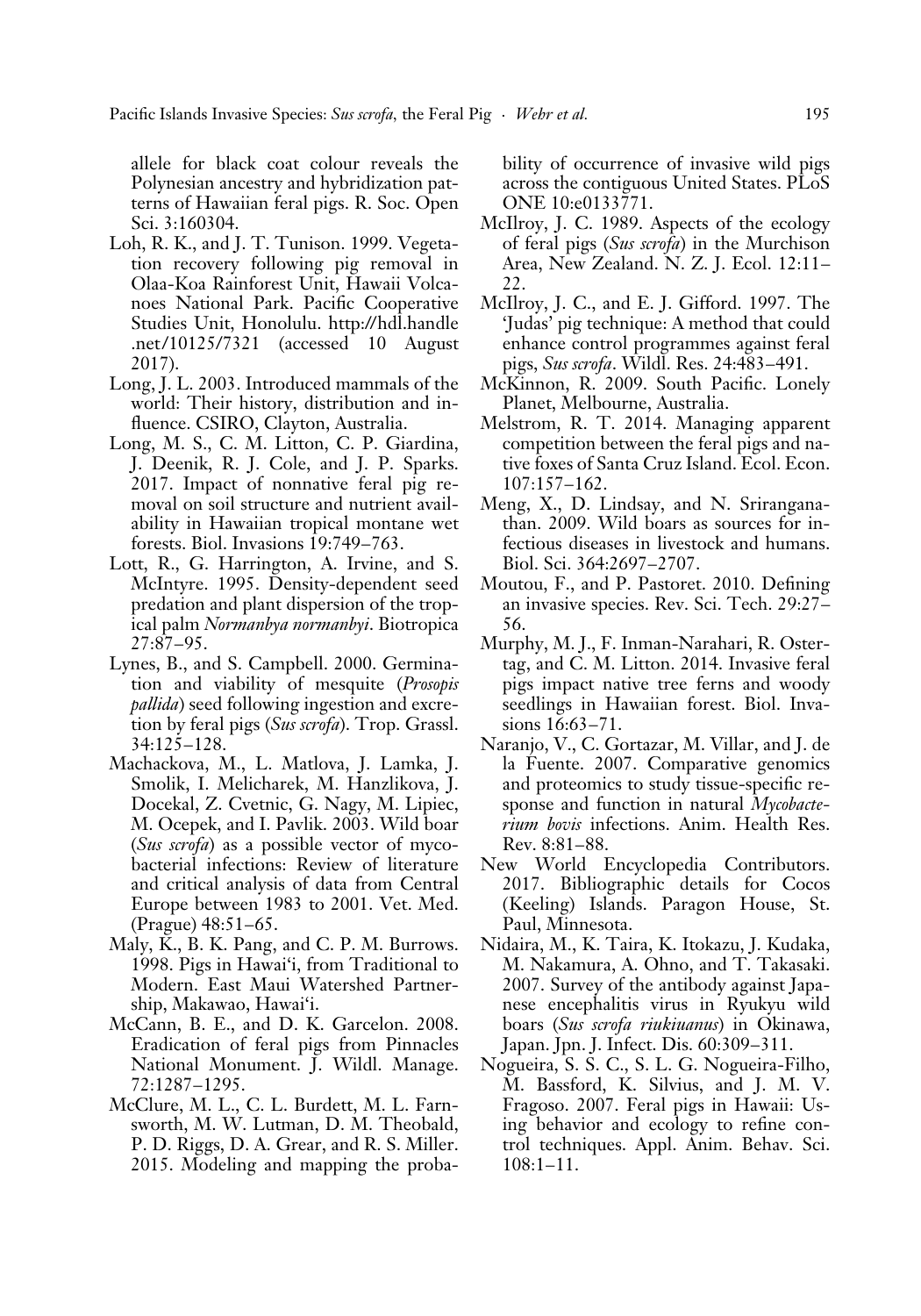- Nogueira-Filho, S. L. G., S. S. C. Nogueira, and J. M. V. Fragoso. 2009. Ecological impacts of feral pigs in the Hawaiian Islands. Biodivers. Conserv. 18:3677–3683.
- Oliver, W. L. 2014. The taxonomy, distribution and status of Philippine wild pigs. Silliman J. 36:55–64.
- Olson, S. L., and H. F. James. 1982. Fossil birds from the Hawaiian Islands: Evidence for wholesale extinction by man before Western contact. Science (Washington, D.C.) 217:633–635.
- Owen, I. L., M. A. Gomez-Morales, P. Pezzotti, and E. Pozio. 2005. Trichinella infection in a hunting population of Papua New Guinea suggests an ancient relationship between Trichinella and human beings. Trans. R. Soc. Trop. Med. Hyg. 99:618–624.
- Parkes, J. P., T. A. Easdale, W. M. Williamson, and D. M. Forsyth. 2015. Causes and consequences of ground disturbance by feral pigs (*Sus scrofa*) in a lowland New Zealand conifer-angiosperm forest. N. Z. J. Ecol. 39:34–42.
- Parkes, J. P., D. S. Ramsey, N. Macdonald, K. Walker, S. McKnight, B. S. Cohen, and S. A. Morrison. 2010. Rapid eradication of feral pigs (*Sus scrofa*) from Santa Cruz Island, California. Biol. Conserv. 143:634– 641.
- Paxton, E. H., R. J. Camp, P. M. Gorresen, L. H. Crampton, D. L. Leonard, and E. A. VanderWerf. 2016. Collapsing avian community on a Hawaiian island. Sci. Adv. 2:e1600029.
- Peh, K. S. H., A. Balmford, J. C. Birch, C. Brown, S. H. M. Butchart, J. Daley, J. Dawson, G. Gray, F. M. R. Hughes, S. Mendes, J. Millett, A. J. Stattersfield, D. H. L. Thomas, M. Walpole, and R. B. Bradbury. 2015. Potential impact of invasive alien species on ecosystem services provided by a tropical forested ecosystem: A case study from Montserrat. Biol. Invasions 17:461–475.
- Podgorski, T., M. Scandura, and B. Jedrzejewska. 2014. Next of kin next door: Philopatry and socio-genetic population structure in wild boar. J. Zool. (Lond.) 294:190–197.
- Pratt, L. W., L. L. Abbott, and D. K. Palumbo. 1999. Vegetation above a feral pig fence in rain forests of Kilauea's East Rift, Hawaii Volcanoes National Park. Pacific Cooperative Studies Unit, Honolulu. http://hdl.handle.net /10125/7313 (last accessed 10 August 2017).
- Ralph, C. J., and B. D. Maxwell. 1984. Relative effects of human and feral hog disturbance on a wet forest in Hawaii. Biol. Conserv. 30:291–303.
- Reeser, D., and B. Harry. 2005. Controlling ungulate populations in native ecosystems in Hawai'i. Hawai'i Conservation Alliance, Honolulu.
- Reidy, M. M., T. A. Campbell, and D. G. Hewitt. 2008. Evaluation of electric fencing to inhibit feral pig movements. J. Wildl. Manage. 72:1012–1018.
- Rowcliffe, J. M., J. Field, S. T. Turvey, and C. Carbone. 2008. Estimating animal density using camera traps without the need for individual recognition. J. Appl. Ecol. 45:1228–1236.
- Salbosa, L. H. 2009. An analysis of feral pig (*Sus scrofa*) home ranges in a Hawaiian forest using GPS satellite collars. University of Hawai'i at Mänoa, Honolulu.
- Salinas, R. A., W. H. Stiver, J. L. Corn, S. Lenhart, C. Collins, M. Madden, K. C. VerCauteren, B. B. Schmit, E. Kasari, A. Odoi, G. Hickling, and H. McCallum. 2015. An individual-based model for feral hogs in Great Smoky Mountains National Park. Nat. Resour. Model. 28:18–36.
- Sanguinetti, J., and T. Kitzberger. 2010. Factors controlling seed predation by rodents and non-native *Sus scrofa* in *Araucaria araucana* forests: Potential effects on seedling establishment. Biol. Invasions 12:689–706.
- Scheffler, P. Y., L. W. Pratt, D. Foote, and K. N. Magnacca. 2012. A preliminary study of effects of feral pig density on native Hawaiian montane rainforest vegetation. Pacific Cooperative Studies Unit, Honolulu. http://hdl.handle.net /10125/ 34420 (last accessed 10 August 2017).
- Schlageter, A., and D. Haag-Wackernagel. 2012. Evaluation of an odor repellent for protecting crops from wild boar damage. J. Pestic. Sci. 85:209–215.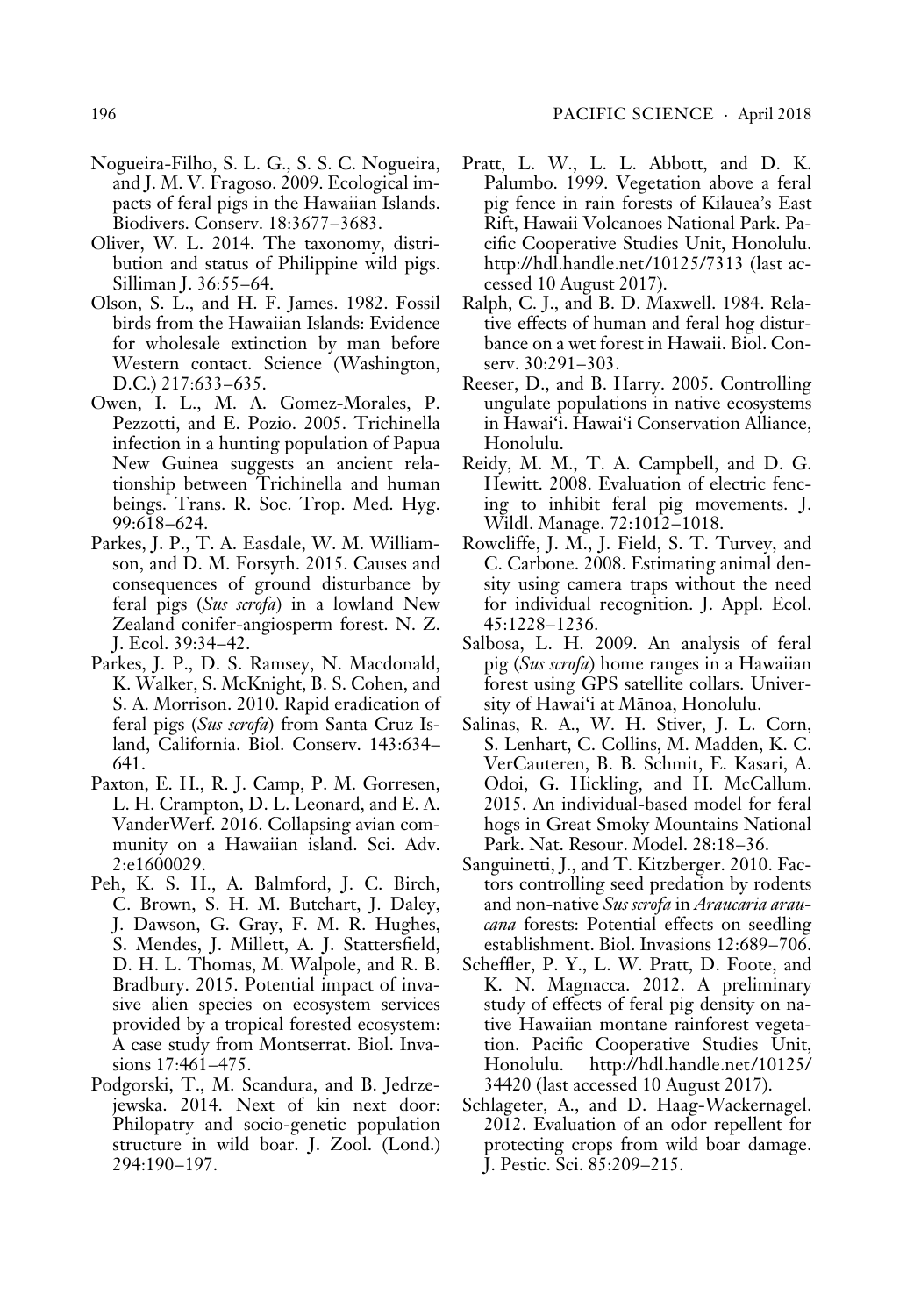- Setter, M., M. Bradford, B. Dorney, B. Lynes, J. Mitchell, S. Setter, and D. Westcott. 2002. Pond apple: Are the endangered cassowary and feral pig helping this weed to invade Queensland's wet tropics? Proc. Aust. Weeds Conf. 13:173–176.
- Siemann, E., J. A. Carrillo, C. A. Gabler, R. Zipp, and W. E. Rogers. 2009. Experimental test of the impacts of feral hogs on forest dynamics and processes in the southeastern US. For. Ecol. Manage. 258:546– 553.
- Sierra, C. 2001. The feral pig (*Sus scrofa,* Suidae) in Cocos Island, Costa Rica: Composition of its diet, reproductive state and genetics. Rev. Biol. Trop. 49:1159– 1170.
- Singer, F. J., W. T. Swank, and E. E. C. Clebsch. 1984. Effects of wild pig rooting in a deciduous forest. J. Wildl. Manage. 48:464–473.
- Sparklin, B. D., M. S. Mitchell, L. B. Hanson, D. B. Jolley, and S. S. Ditchkoff. 2009. Territoriality of feral pigs in a highly persecuted population on Fort Benning, Georgia. J. Wildl. Manage. 73:497–502.
- Spear, D., and S. L. Chown. 2009. Nonindigenous ungulates as a threat to biodiversity. J. Zool. (Lond.) 279:1–17.
- Strauch, A. M., G. L. Bruland, R. A. Mac-Kenzie, and C. P. Giardina. 2016. Soil and hydrological responses to wild pig (*Sus scofa*) exclusion from native and strawberry guava (*Psidium cattleianum*) invaded tropical montane wet forests. Geoderma 279:53–60.
- Sweitzer, R. A., and D. H. Van Vuren. 2008. Effects of wild pigs on seedling survival in California oak woodlands. Proc. Calif. Oak Symp. 6:267–277.
- Taylor, D. L., L. K. P. Leung, and I. J. Gordon. 2011. The impact of feral pigs (*Sus scrofa*) on an Australian lowland tropical rainforest. Wildl. Res. 38:437–445.
- Taylor, R. B., E. C. Hellgren, T. M. Gabor, and L. M. Ilse. 1998. Reproduction of feral pigs in southern Texas. J. Mammal. 79:1325–1331.
- Tomich, P. 1986. Mammals in Hawaii: A synopsis and national bibliography. Bishop Museum Press, Honolulu, Hawai'i.
- Trauernicht, C., E. Pickett, C. P. Giardina, C. M. Litton, S. Cordell, and A. Beavers. 2015. The contemporary scale and context of wildfire in Hawai'i. Pac. Sci. 69:427– 444.
- Vanschoenwinkel, B., A. Waterkeyn, T. Vandecaetsbeek, O. Pineau, P. Grillas, and L. Brendonck. 2008. Dispersal of freshwater invertebrates by large terrestrial mammals: A case study with wild boar (*Sus scrofa*) in Mediterranean wetlands. Freshwater Biol. 53:2264–2273.
- Vtorov, I. P. 1993. Feral pig removal: Effects on soil microarthropods in a Hawaiian rain forest. J. Wildl. Manage. 57:875–880.
- Wardle, D. A., R. D. Bardgett, J. N. Klironomos, H. Setälä, W. H. Van der Putten, and D. H. Wall. 2004. Ecological linkages between aboveground and belowground biota. Science (Washington, D.C.) 304:1629–1633.
- Watarai, M., N. Ito, Y. Omata, and N. Ishiguro. 2006. A serological survey of *Brucella* spp. in free-ranging wild boar (*Sus scrofa leucomystax*) in Shikoku, Japan. J. Vet. Med. Sci. 68:1139–1141.
- Weeks, P., and J. Packard. 2009. Feral hogs: Invasive species or nature's bounty? Hum. Organ. 68:280–292.
- Weller, S. G., R. J. Cabin, D. H. Lorence, S. Perlman, K. Wood, T. Flynn, and A. K. Sakai. 2011. Alien plant invasions, introduced ungulates, and alternative states in a mesic forest in Hawaii. Restor. Ecol. 19:671–680.
- West, B. C., A. L. Cooper, and J. B. Armstrong. 2009. Managing wild pigs: A technical guide. Hum.-Wildl. Interact. Monogr. 1:1–55.
- Wilcox, J. T., and D. H. Van Vuren. 2009. Wild pigs as predators in oak woodlands of California. J. Mammal. 90:114–118.
- Wilson, C. J. 2004. Rooting damage to farmland in Dorset, southern England, caused by feral wild boar *Sus scrofa*. Mammal Rev. 34:331–335.
- Wirthner, S., M. Schütz, D. S. Page-Dumroese, M. D. Busse, J. W. Kirchner, and A. C. Risch. 2012. Do changes in soil properties after rooting by wild boars (*Sus scrofa*) affect understory vegetation in